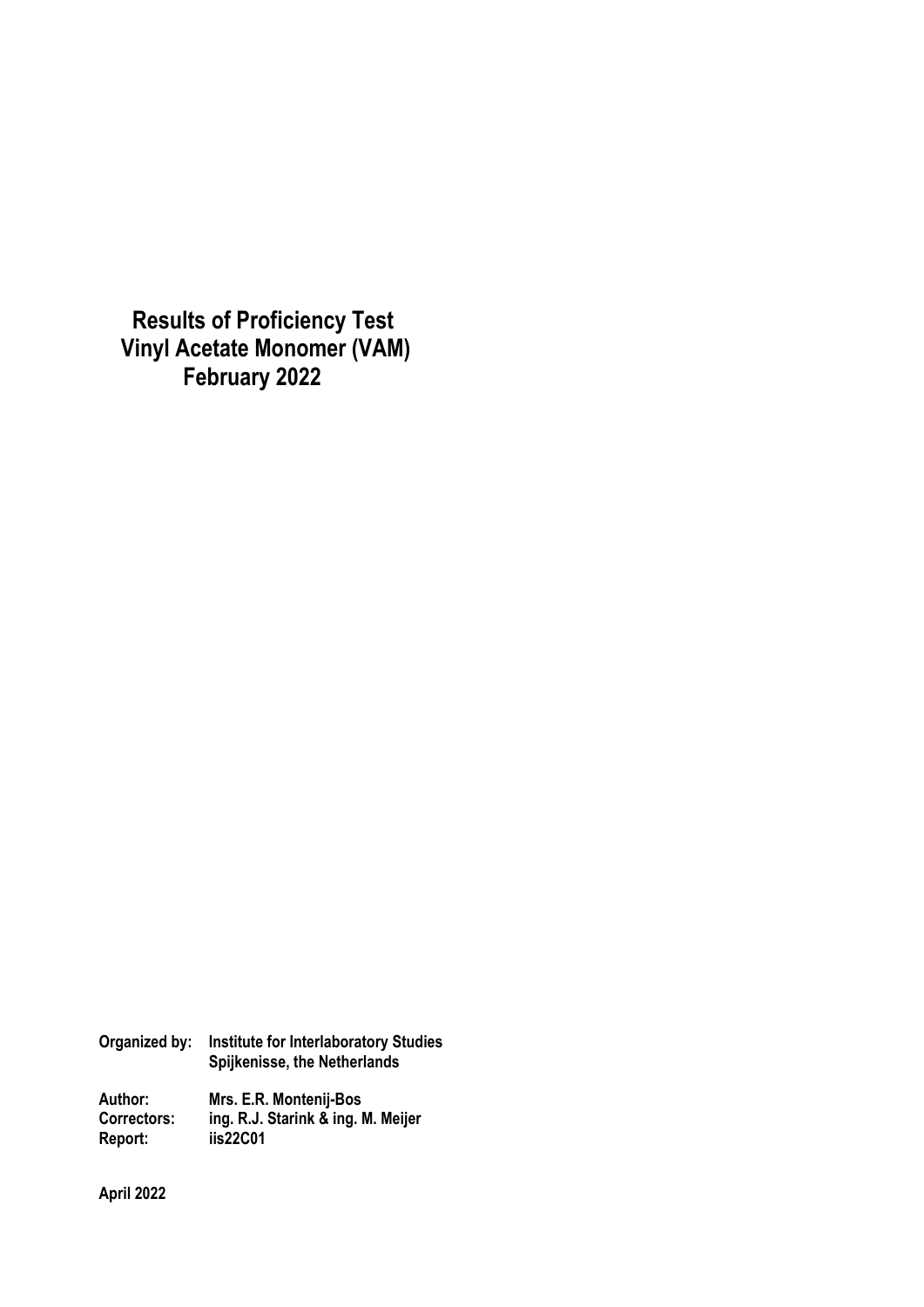## **CONTENTS**

| $\mathbf{1}$   |                                                                           |  |
|----------------|---------------------------------------------------------------------------|--|
| 2              |                                                                           |  |
| 2.1            |                                                                           |  |
| 2.2            |                                                                           |  |
| 2.3            |                                                                           |  |
| 2.4            |                                                                           |  |
| 2.5            |                                                                           |  |
| 2.6            |                                                                           |  |
| 3              |                                                                           |  |
| 3.1            |                                                                           |  |
| 3.2            |                                                                           |  |
| 3.3            |                                                                           |  |
| $\overline{4}$ |                                                                           |  |
| 4.1            |                                                                           |  |
| 4.2            |                                                                           |  |
| 4.3            | COMPARISON OF THE PROFICIENCY TEST OF FEBRUARY 2022 WITH PREVIOUS PTS  10 |  |

## Appendices: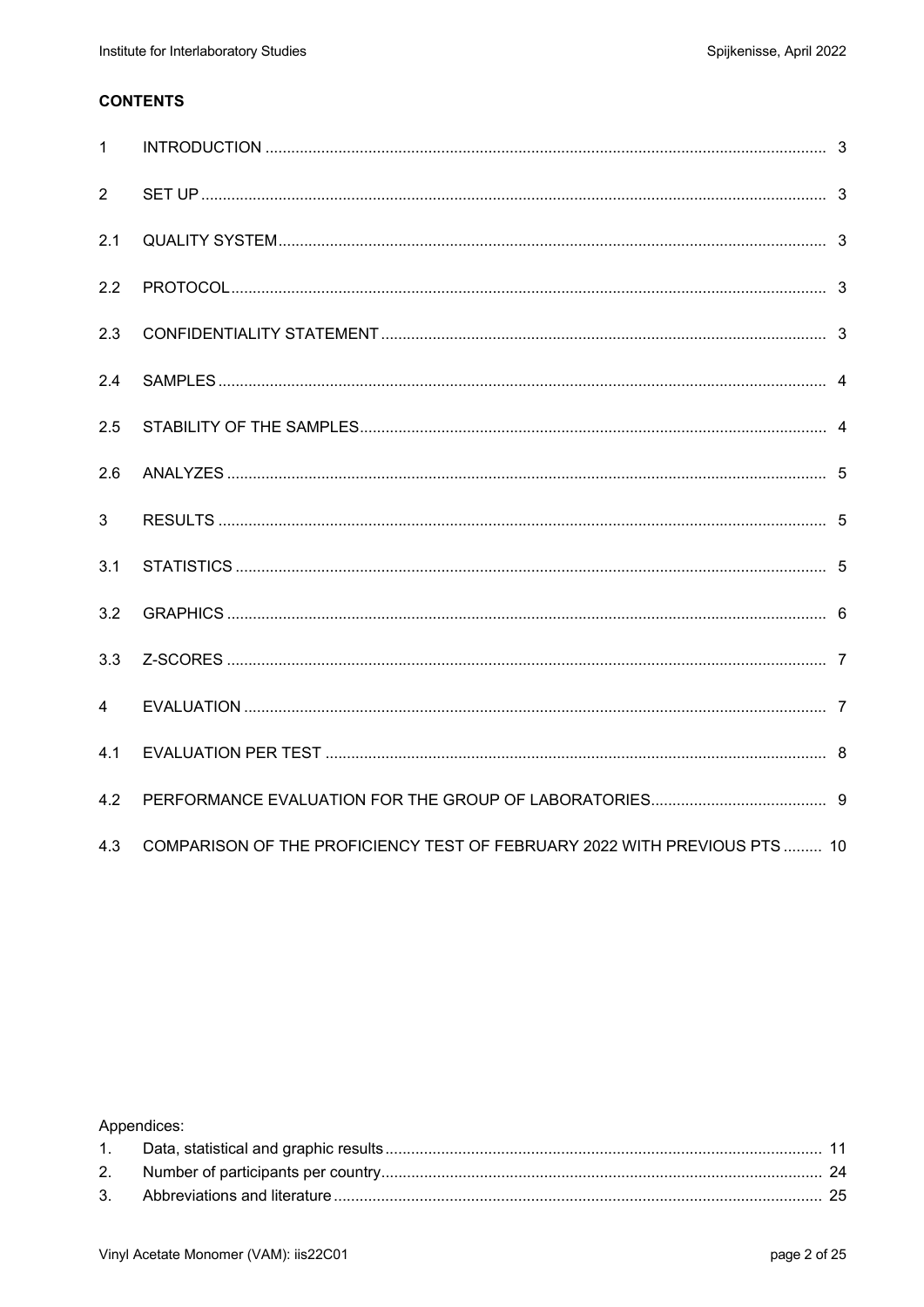### **1 INTRODUCTION**

Since 2007 the Institute for Interlaboratory Studies (iis) organizes a proficiency scheme for the analysis of Vinyl Acetate Monomer (VAM) in accordance with the latest version of ASTM D2190 every year. During the annual proficiency testing program 2021/2022 it was decided to continue the round robin for the analysis of Vinyl Acetate Monomer.

In this interlaboratory study 24 laboratories in 16 different countries registered for participation. See appendix 2 for the number of participants per country. In this report the results of the Vinyl Acetate Monomer proficiency test are presented and discussed. This report is also electronically available through the iis website www.iisnl.com.

### **2 SET UP**

The Institute for Interlaboratory Studies (iis) in Spijkenisse, the Netherlands, was the organizer of this proficiency test (PT). Sample analyzes for fit-for-use and homogeneity testing were subcontracted to an ISO/IEC17025 accredited laboratory. It was decided to send one sample Vinyl Acetate Monomer in a 0.5 liter amber glass bottle labelled #22001.

The participants were requested to report rounded and unrounded test results. The unrounded test results were preferably used for statistical evaluation.

### **2.1 QUALITY SYSTEM**

The Institute for Interlaboratory Studies in Spijkenisse, the Netherlands, has implemented a quality system based on ISO/IEC17043:2010. This ensures strict adherence to protocols for sample preparation and statistical evaluation and 100% confidentiality of participant's data. Feedback from the participants on the reported data is encouraged and customer's satisfaction is measured on a regular basis by sending out questionnaires.

## **2.2 PROTOCOL**

The protocol followed in the organization of this proficiency test was the one as described for proficiency testing in the report 'iis Interlaboratory Studies: Protocol for the Organisation, Statistics and Evaluation' of June 2018 (iis-protocol, version 3.5). This protocol is electronically available through the iis website www.iisnl.com, from the FAQ page.

#### **2.3 CONFIDENTIALITY STATEMENT**

All data presented in this report must be regarded as confidential and for use by the participating companies only. Disclosure of the information in this report is only allowed by means of the entire report. Use of the contents of this report for third parties is only allowed by written permission of the Institute for Interlaboratory Studies. Disclosure of the identity of one or more of the participating companies will be done only after receipt of a written agreement of the companies involved.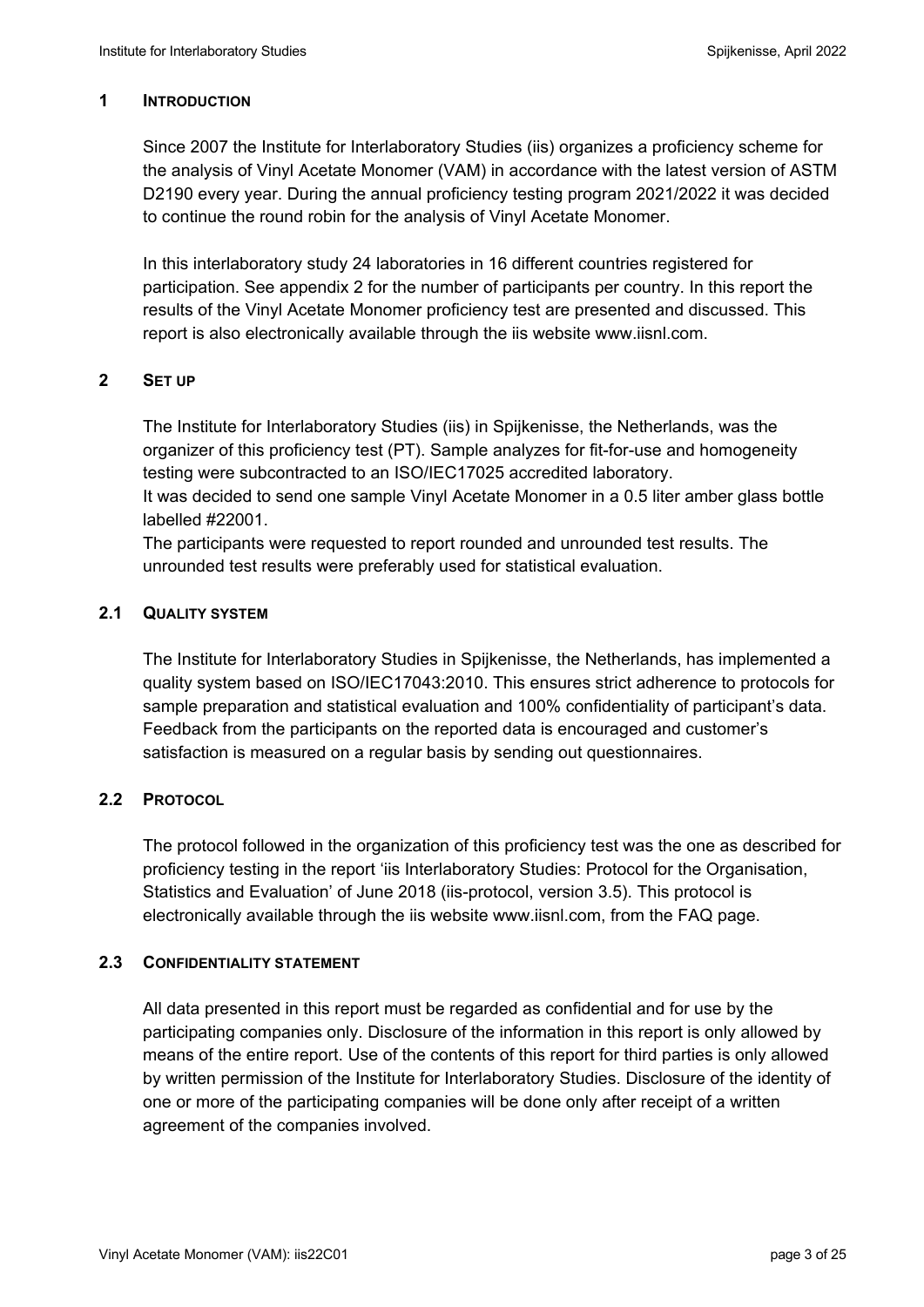## **2.4 SAMPLES**

A batch of approximately 25 liters of Vinyl Acetate Monomer was obtained from a participating laboratory. After homogenization 44 amber glass bottles of 0.5 liter were filled and labelled #22001.

The homogeneity of the subsamples was checked by determination of Density at 20°C in accordance with ASTM D12185 and Water in accordance with ASTM E203 on 8 stratified randomly selected subsamples.

|                 | Density at 20°C<br>in kg/L | Water<br>in mg/kg |
|-----------------|----------------------------|-------------------|
| sample #22001-1 | 0.93216                    | 120               |
| sample #22001-2 | 0.93216                    | 120               |
| sample #22001-3 | 0.93217                    | 110               |
| sample #22001-4 | 0.93216                    | 110               |
| sample #22001-5 | 0.93217                    | 120               |
| sample #22001-6 | 0.93216                    | 120               |
| sample #22001-7 | 0.93216                    | 120               |
| sample #22001-8 | 0.93217                    | 120               |

Table 1: homogeneity test results of subsamples #22001

From the above test results the repeatabilities were calculated and compared with 0.3 times the corresponding reproducibility of the reference test methods in agreement with the procedure of ISO13528, Annex B2 in the next table.

|                                 | Density at 20°C<br>in kg/L | Water<br>in mg/kg     |
|---------------------------------|----------------------------|-----------------------|
| r (observed)                    | 0.00001                    | 13.0                  |
| reference test method           | ISO12185:96                | D <sub>1364</sub> :22 |
| 0.3 x R (reference test method) | 0.00015                    | 19.5                  |

Table 2: evaluation of the repeatabilities of subsamples #22001

The calculated repeatabilities are in agreement with 0.3 times the corresponding reproducibility of the reference test methods. Therefore, homogeneity of the subsamples was assumed.

To each of the participating laboratories one sample Vinyl Acetate Monomer labelled #22001 was sent on January 12, 2022. An SDS was added to the sample package.

## **2.5 STABILITY OF THE SAMPLES**

The stability of Vinyl Acetate Monomer packed in amber glass bottles was checked. The material was found sufficiently stable for the period of the proficiency test.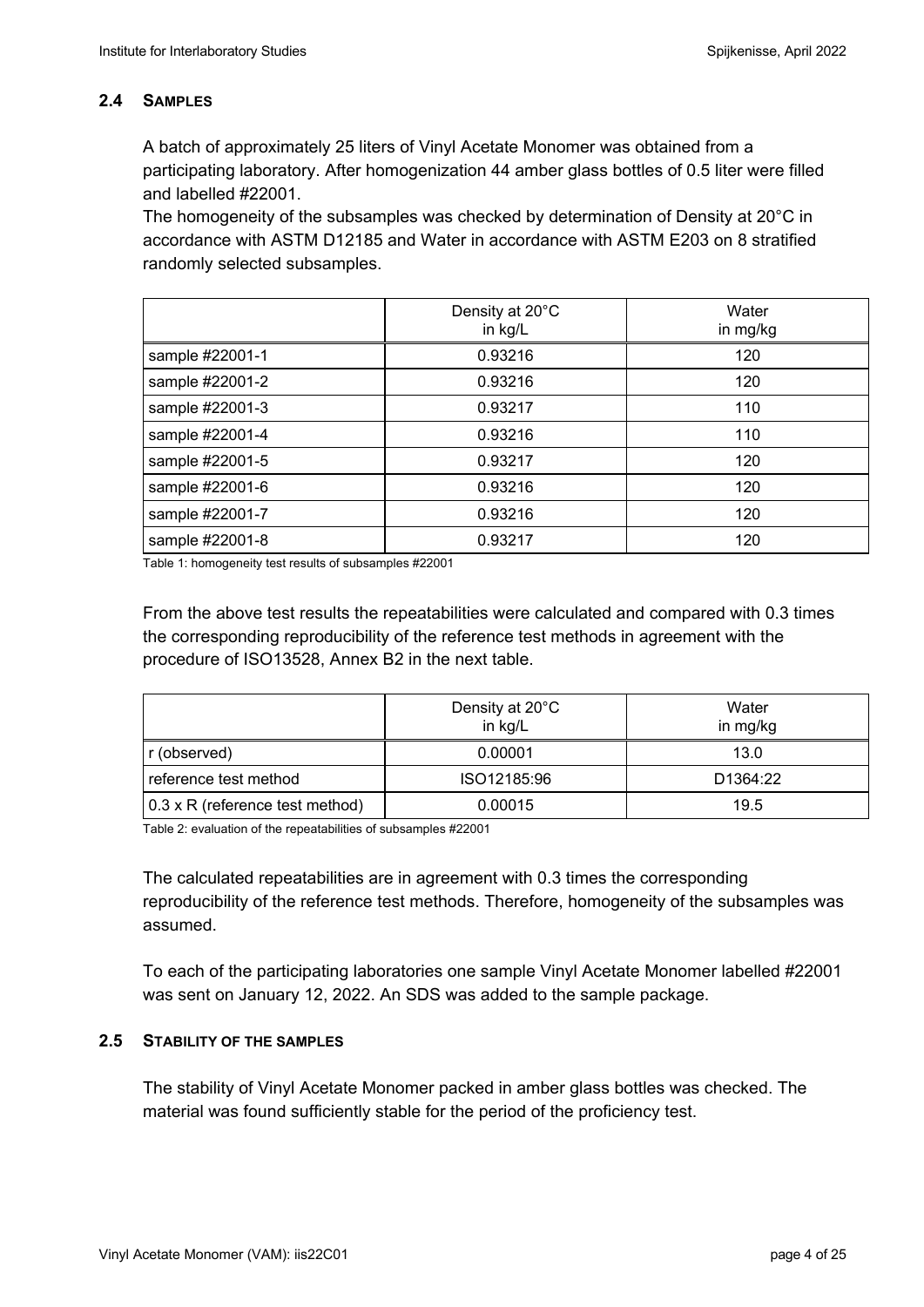## **2.6 ANALYZES**

The participants were requested to determine: Acidity without Nitrogen purge, Apparent Specific Gravity 20/20°C, Color Pt/Co, Density at 20°C, Distillation (IBP, 50% recovered, Dry Point, Distillation Range), Inhibitor as Hydroquinone, Purity by GC and Impurities (Acetaldehyde, Acetone, Ethyl Acetate, Methyl Acetate) and Water.

It was explicitly requested to treat the sample as if it was a routine sample and to report the test results using the indicated units on the report form and not to round the test results, but report as much significant figures as possible. It was also requested not to report 'less than' test results, which are above the detection limit, because such test results cannot be used for meaningful statistical evaluations.

To get comparable test results a detailed report form and a letter of instructions are prepared. On the report form the reporting units are given as well as the reference test methods (when applicable) that will be used during the evaluation. The detailed report form and the letter of instructions are both made available on the data entry portal www.kpmd.co.uk/sgs-iis/. The participating laboratories are also requested to confirm the sample receipt on this data entry portal. The letter of instructions can also be downloaded from the iis website www.iisnl.com.

### **3 RESULTS**

During five weeks after sample dispatch, the test results of the individual laboratories were gathered via the data entry portal www.kpmd.co.uk/sgs-iis/. The reported test results are tabulated per determination in appendix 1 of this report. The laboratories are presented by their code numbers.

Directly after the deadline, a reminder was sent to those laboratories that had not reported test results at that moment. Shortly after the deadline, the available test results were screened for suspect data. A test result was called suspect in case the Huber Elimination Rule (a robust outlier test) found it to be an outlier. The laboratories that produced these suspect data were asked to check the reported test results (no reanalyzes). Additional or corrected test results are used for data analysis and the original test results are placed under 'Remarks' in the result tables in appendix 1. Test results that came in after the deadline were not taken into account in this screening for suspect data and thus these participants were not requested for checks.

## **3.1 STATISTICS**

The protocol followed in the organization of this proficiency test was the one as described for proficiency testing in the report 'iis Interlaboratory Studies: Protocol for the Organisation, Statistics and Evaluation' of June 2018 (iis-protocol, version 3.5).

For the statistical evaluation the *unrounded* (when available) figures were used instead of the rounded test results. Test results reported as '<…' or '>…' were not used in the statistical evaluation.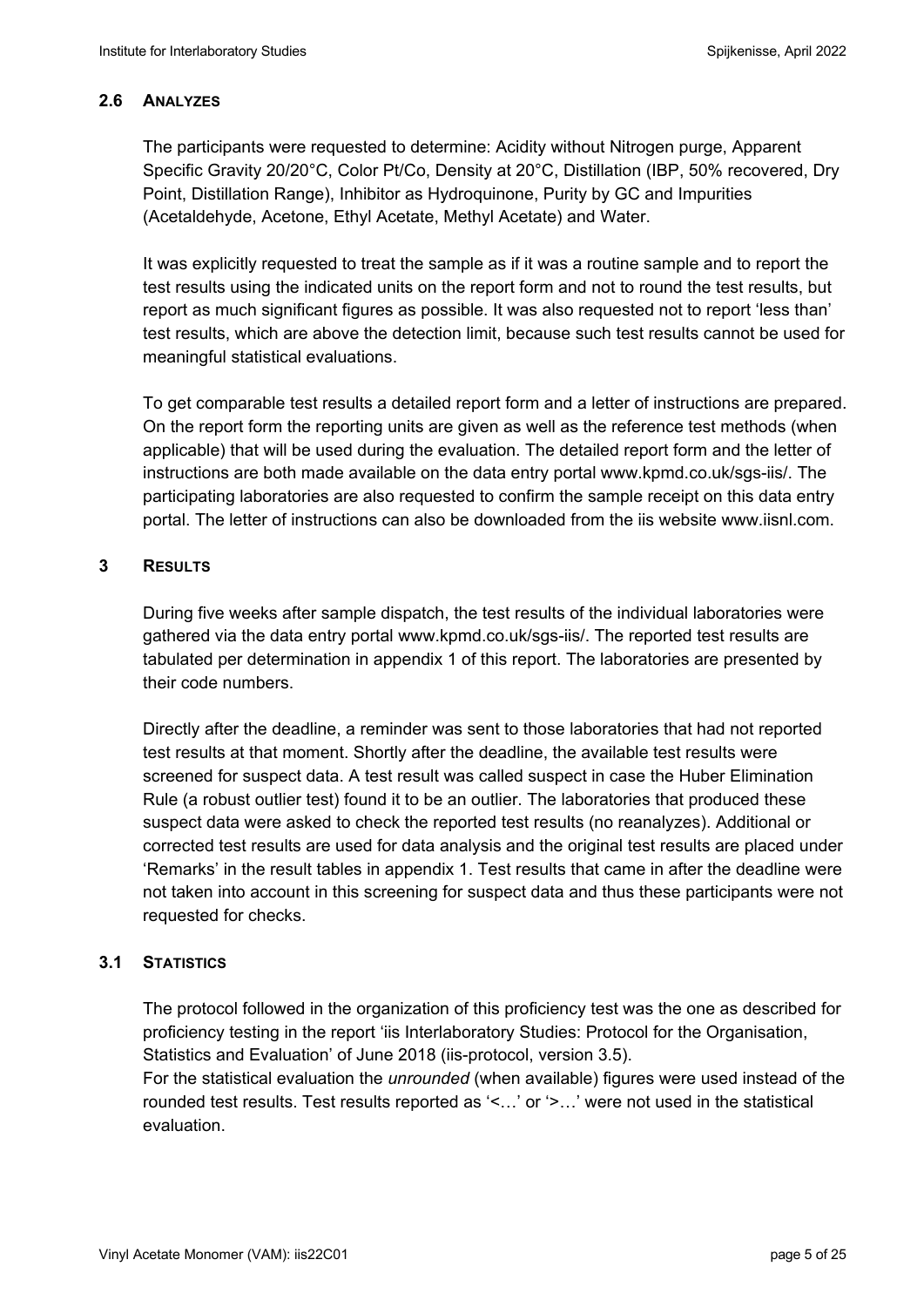First, the normality of the distribution of the various data sets per determination was checked by means of the Lilliefors-test, a variant of the Kolmogorov-Smirnov test and by the calculation of skewness and kurtosis. Evaluation of the three normality indicators in combination with the visual evaluation of the graphic Kernel density plot, lead to judgement of the normality being either 'unknown', 'OK', 'suspect' or 'not OK'. After removal of outliers, this check was repeated. If a data set does not have a normal distribution, the (results of the) statistical evaluation should be used with due care.

The assigned value is determined by consensus based on the test results of the group of participants after rejection of the statistical outliers and/or suspect data.

According to ISO 13528 all (original received or corrected) results per determination were submitted to outlier tests. In the iis procedure for proficiency tests, outliers are detected prior to calculation of the mean, standard deviation and reproducibility. For small data sets, Dixon (up to 20 test results) or Grubbs (up to 40 test results) outlier test can be used. For larger data sets (above 20 test results) Rosner's outlier test can be used. Outliers are marked by D(0.01) for the Dixon's test, by G(0.01) or DG(0.01) for the Grubbs' test and by R(0.01) for the Rosner's test. Stragglers are marked by D(0.05) for the Dixon's test, by G(0.05) or DG(0.05) for the Grubbs' test and by R(0.05) for the Rosner's test. Both outliers and stragglers were not included in the calculations of averages and standard deviations.

For each assigned value the uncertainty was determined in accordance with ISO13528. Subsequently the calculated uncertainty was evaluated against the respective requirement based on the target reproducibility in accordance with ISO13528. In this PT, the criterion of ISO13528, paragraph 9.2.1. was met for all evaluated tests, therefore, the uncertainty of all assigned values may be negligible and need not be included in the PT report.

Finally, the reproducibilities were calculated from the standard deviations by multiplying them with a factor of 2.8.

## **3.2 GRAPHICS**

In order to visualize the data against the reproducibilities from literature, Gauss plots were made, using the sorted data for one determination (see appendix 1). On the Y-axis the reported test results are plotted. The corresponding laboratory numbers are on the X-axis. The straight horizontal line presents the consensus value (a trimmed mean). The four striped lines, parallel to the consensus value line, are the +3s, +2s, -2s and -3s target reproducibility limits of the selected reference test method. Outliers and other data, which were excluded from the calculations, are represented as a cross. Accepted data are represented as a triangle.

Furthermore, Kernel Density Graphs were made. This is a method for producing a smooth density approximation to a set of data that avoids some problems associated with histograms. Also, a normal Gauss curve (dotted line) was projected over the Kernel Density Graph (smooth line) for reference. The Gauss curve is calculated from the consensus value and the corresponding standard deviation.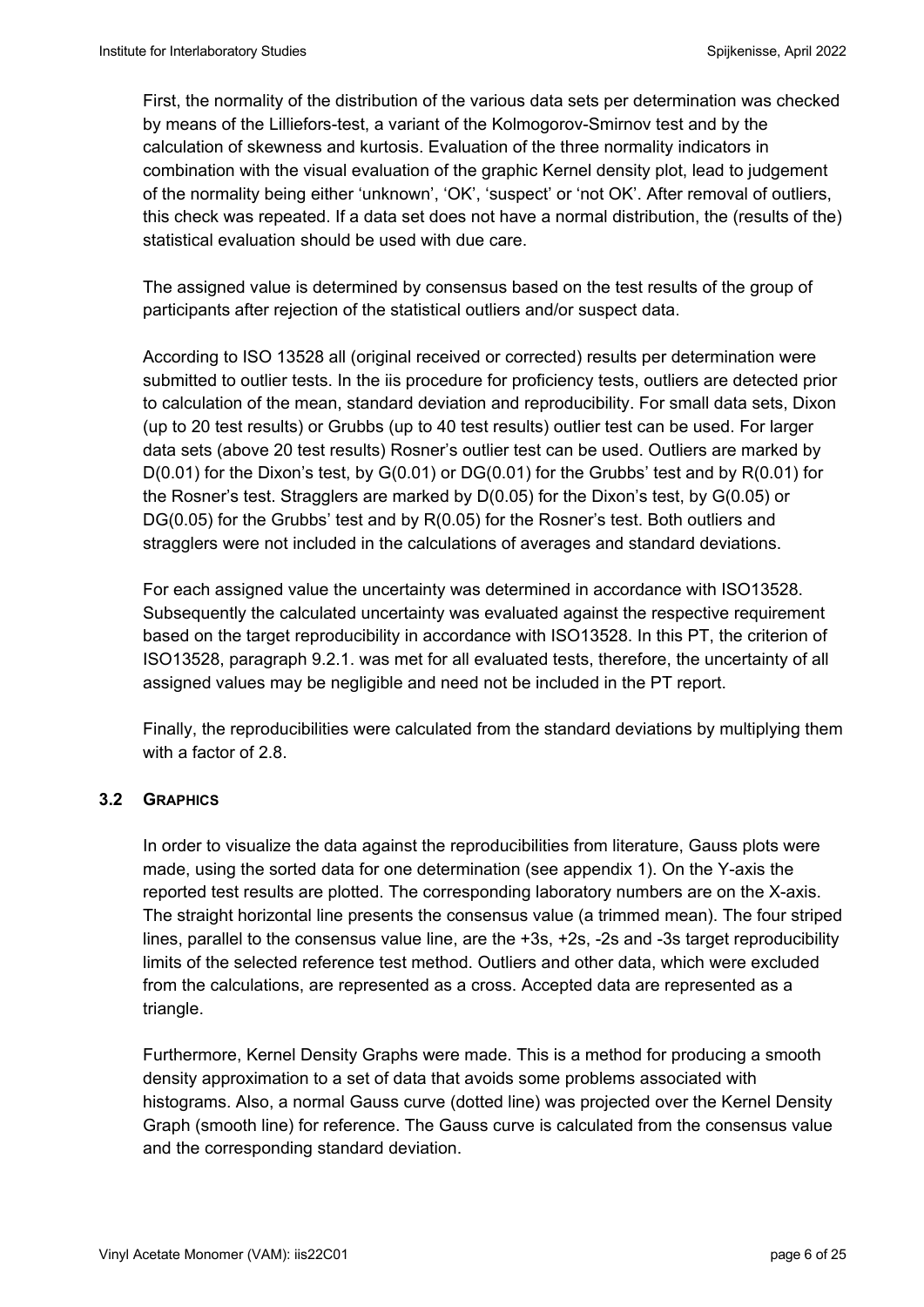## **3.3 Z-SCORES**

To evaluate the performance of the participating laboratories the z-scores were calculated. As it was decided to evaluate the performance of the participants in this proficiency test (PT) against the literature requirements (derived from e.g. ISO or ASTM test methods), the z-scores were calculated using a target standard deviation. This results in an evaluation independent of the variation of this interlaboratory study.

The target standard deviation was calculated from the literature reproducibility by division with 2.8. In case no literature reproducibility was available, other target values were used, like Horwitz or an estimated reproducibility based on former iis proficiency tests.

When a laboratory did use a test method with a reproducibility that is significantly different from the reproducibility of the reference test method used in this report, it is strongly advised to recalculate the z-score, while using the reproducibility of the actual test method used, this in order to evaluate whether the reported test result is fit-for-use.

The z-scores were calculated according to:

```
Z_{\text{target}} = (test result - average of PT) / target standard deviation
```
The  $z_{\text{(target)}}$  scores are listed in the test result tables in appendix 1.

Absolute values for z<2 are very common and absolute values for z>3 are very rare. Therefore, the usual interpretation of z-scores is as follows:

|        | $ z  < 1$ good             |
|--------|----------------------------|
|        | $1 <  z  < 2$ satisfactory |
|        | $2 <  z  < 3$ questionable |
| 3 <  z | unsatisfactory             |

## **4 EVALUATION**

Some problems were encountered with the dispatch of the samples due to COVID-19 pandemic. Therefore, the reporting time on the data entry portal was extended with one week. One participant reported test results after the extended final reporting date and three other participants did not report any test results. Not all participants were able to report all tests requested.

In total 21 participants reported 225 numerical test results. Observed were 8 outlying test results, which is 3.6%. In proficiency studies outlier percentages of 3% - 7.5% are quite normal.

Not all data sets proved to have a normal Gaussian distribution. These are referred to as "not OK" or "suspect". The statistical evaluation of these data sets should be used with due care, see also paragraph 3.1.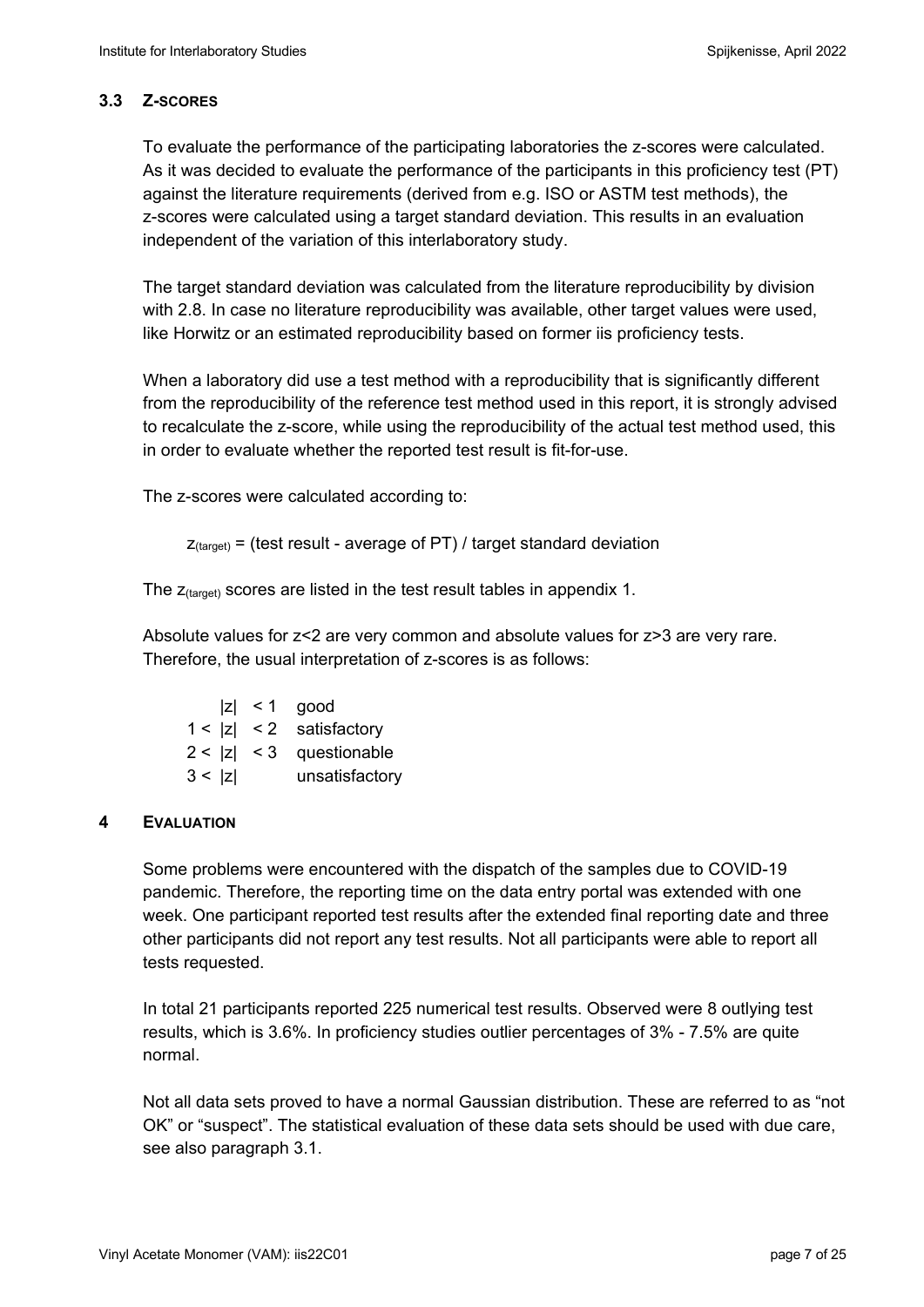### **4.1 EVALUATION PER TEST**

In this section the reported test results are discussed per test. The test methods which were used by the various laboratories were taken into account for explaining the observed differences when possible and applicable. These test methods are also in the tables together with the original data in appendix 1. The abbreviations, used in these tables, are explained in appendix 3.

In the iis PT reports ASTM test methods are referred to with a number (e.g. D1209) and an added designation for the year that the test method was adopted or revised (e.g. D1209:05). If applicable, a designation in parentheses is added to designate the year of reapproval (e.g. D1209:05(2019)). In the test result tables of appendix 1 only the test method number and year of adoption or revision (e.g. D1209:05) will be used.

Unfortunately, a suitable reference test method, providing the precision data, is not available for all determinations. For these tests the calculated reproducibility was compared against the estimated reproducibility calculated with the Horwitz equation.

- Acidity without Nitrogen purge: This determination was problematic. One statistical outlier was observed. Due to the large variation in test results, no z-scores are calculated.
- Apparent Specific Gravity 20/20°C: This determination was not problematic. No statistical outliers were observed. The calculated reproducibility is in good agreement with the requirements of ISO12185:96.
- Color Pt/Co: This determination was not problematic. No statistical outliers were observed. The calculated reproducibility is in good agreement with the requirements of ASTM D1209:05(2019).
- Density at 20°C: This determination was not problematic. No statistical outliers were observed. The calculated reproducibility is in good agreement with the requirements of ISO12185:96.
- Distillation: This determination was not problematic. In total two statistical outliers were observed over four parameters. All calculated reproducibilities after rejection of the statistical outliers are in agreement with the requirements of the automated mode of ASTM D1078:11(2019).
- Inhibitor as Hydroquinone: This determination was problematic. One statistical outlier was observed. The calculated reproducibility after rejection of the statistical outlier is not in agreement with the requirements of ASTM D2193:22.
- Purity by GC: This determination may not be problematic. Two statistical outliers were observed. The calculated reproducibility (0.0130) was smaller in comparison with the calculated reproducibility of the previous PT (0.0232 in iis21C01). Regretfully, no reference test method with precision data exists for this determination. Therefore, no z-scores are calculated.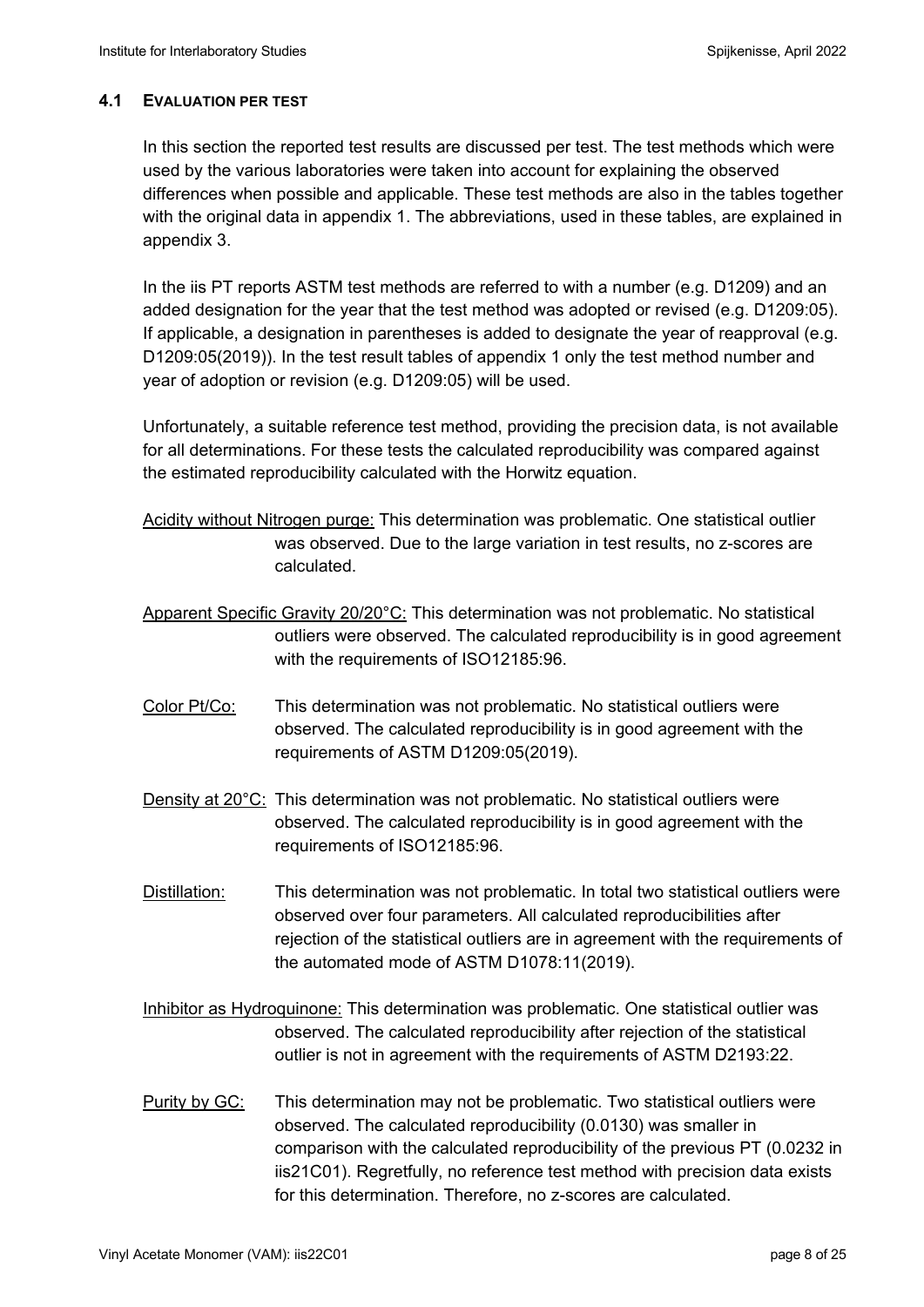| Acetaldehyde:   | This determination may be problematic. Two statistical outliers were<br>observed. The calculated reproducibility after rejection of the statistical<br>outliers is not in agreement with the estimated reproducibility calculated<br>with the Horwitz equation. |
|-----------------|-----------------------------------------------------------------------------------------------------------------------------------------------------------------------------------------------------------------------------------------------------------------|
| Acetone:        | This determination was not problematic. Most participants agreed on a test<br>result less than 10 mg/kg. Therefore, no z-scores are calculated.                                                                                                                 |
| Ethyl Acetate:  | This determination may be problematic. No statistical outliers were<br>observed. The calculated reproducibility is not in agreement with the<br>estimated reproducibility calculated with the Horwitz equation.                                                 |
| Methyl Acetate: | This determination may be problematic. No statistical outliers were<br>observed. The calculated reproducibility is not in agreement with the<br>estimated reproducibility calculated with the Horwitz equation.                                                 |
| Water:          | This determination was not problematic. No statistical outliers were<br>observed. The calculated reproducibility is in agreement with the<br>requirements of ASTM D1364:22.                                                                                     |

### **4.2 PERFORMANCE EVALUATION FOR THE GROUP OF LABORATORIES**

A comparison has been made between the reproducibility as declared by the reference test method and the reproducibility as found for the group of participating laboratories. The number of significant test results, the average, the calculated reproducibility (2.8 \* standard deviation) and the target reproducibility derived from reference test methods (in casu ASTM and ISO test methods) or estimated using the Horwitz equation are presented in the next table.

| Parameter                            | unit        | n  | average | $2.8 * sd$ | R(lit) |
|--------------------------------------|-------------|----|---------|------------|--------|
| Acidity without N <sub>2</sub> purge | mg/kg       | 11 | 24.1    | 17.2       | (6)    |
| Apparent Specific Gravity 20/20°C    |             | 19 | 0.9339  | 0.0002     | 0.0005 |
| Color Pt/Co                          |             | 15 | 3.0     | 2.8        | 7      |
| Density at 20°C                      | kg/L        | 20 | 0.9322  | 0.0002     | 0.0005 |
| <b>Initial Boiling Point</b>         | $^{\circ}C$ | 15 | 72.5    | 0.3        | 1.1    |
| 50% recovery                         | $^{\circ}C$ | 13 | 72.7    | 0.2        | 0.5    |
| Dry Point                            | $^{\circ}C$ | 15 | 72.9    | 0.3        | 0.8    |
| Range                                | $^{\circ}C$ | 15 | 0.4     | 0.5        | 0.7    |
| Inhibitor as Hydroquinone            | mg/kg       | 20 | 2.4     | 1.2        | 1.0    |
| Purity by GC                         | %M/M        | 15 | 99.976  | 0.013      | n.a.   |
| Acetaldehyde                         | mg/kg       | 12 | 27.8    | 15.8       | 7.5    |
| Acetone                              | mg/kg       | 9  | ~10     | n.e.       | n.e.   |
| <b>Ethyl Acetate</b>                 | mg/kg       | 14 | 124     | 31         | 27     |
| Methyl Acetate                       | mg/kg       | 12 | 14.7    | 6.0        | 4.4    |
| Water                                | mg/kg       | 18 | 90      | 41         | 57     |

Table 3: reproducibilities of tests on sample #22001

Results between brackets no z-scores are calculated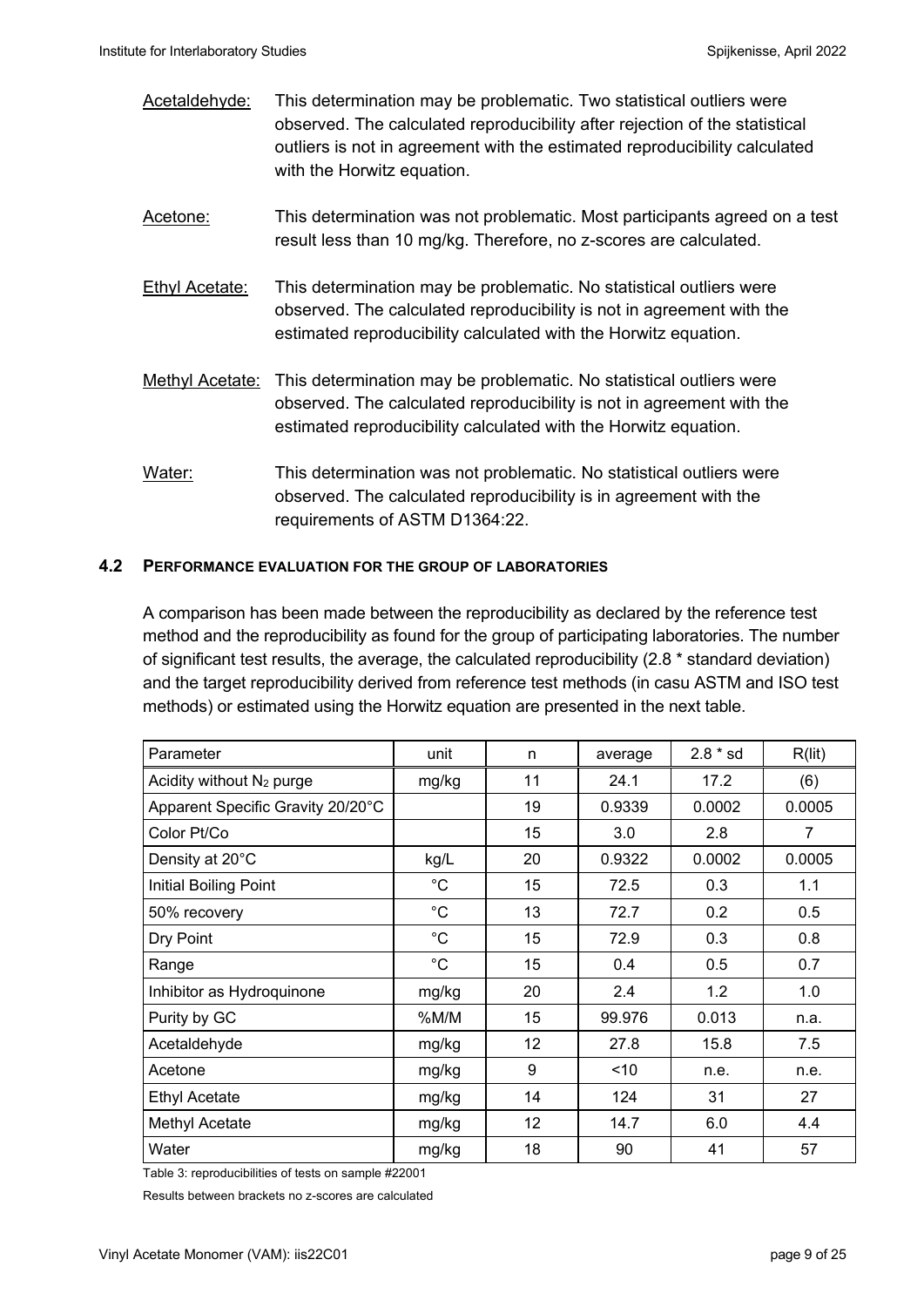Without further statistical calculations, it can be concluded that for many tests there is a good compliance of the group of participants with the reference test methods. The problematic tests have been discussed in paragraph 4.1.

## **4.3 COMPARISON OF THE PROFICIENCY TEST OF FEBRUARY 2022 WITH PREVIOUS PTS**

|                                    | February<br>2022 | February<br>2021 | February<br>2020 | February<br>2019 | February<br>2018 |
|------------------------------------|------------------|------------------|------------------|------------------|------------------|
| Number of reporting laboratories   | 21               | 22               | 20               | 27               | 25               |
| Number of test results             | 225              | 225              | 214              | 247              | 282              |
| Number of statistical outliers     |                  | 11               | 10               | 11               | 10               |
| Percentage of statistical outliers | 3.6%             | 4.9%             | 4.7%             | 4.5%             | 3.5%             |

Table 4: comparison with previous proficiency tests

In proficiency tests outlier percentages of 3% - 7.5% are quite normal.

The performance of the determinations of the proficiency tests was compared against the requirements of the reference test methods. The conclusions are given in the following table.

| Parameter                            | February<br>2022 | February<br>2021 | February<br>2020 | February<br>2019 | February<br>2018 |
|--------------------------------------|------------------|------------------|------------------|------------------|------------------|
| Acidity without N <sub>2</sub> purge | (--)             |                  |                  | (--)             |                  |
| Apparent Specific Gravity 20/20°C    | $++$             | $++$             | $++$             | $\ddot{}$        | $++$             |
| Color Pt/Co                          | $++$             | $++$             | $++$             | $\ddot{}$        | $++$             |
| Density at 20°C                      | $++$             | $++$             |                  | $\ddot{}$        | $^{\mathrm{+}}$  |
| <b>Distillation</b>                  | $++$             | $^{++}$          | $++$             | $+/-$            | $^{\mathrm{+}}$  |
| Inhibitor as Hydroquinone            |                  | ÷                | --               | $(--)$           |                  |
| Acetaldehyde                         |                  | ÷                |                  |                  |                  |
| Acetone                              | n.e.             | n.e.             | n.e.             | n.e.             | n.e.             |
| <b>Ethyl Acetate</b>                 |                  |                  |                  |                  | $^{\mathrm{+}}$  |
| Methyl Acetate                       |                  |                  |                  |                  | $+$              |
| Water                                | $\ddot{}$        | $\ddot{}$        | $\ddot{}$        | $\ddot{}$        | ÷                |

Table 5: comparison determinations against the reference test methods Results between brackets no z-scores are calculated

The following performance categories were used:

- ++ : group performed much better than the reference test method
- + : group performed better than the reference test method
- +/- : group performance equals the reference test method
- : group performed worse than the reference test method
- -- : group performed much worse than the reference test method
- n.e. : not evaluated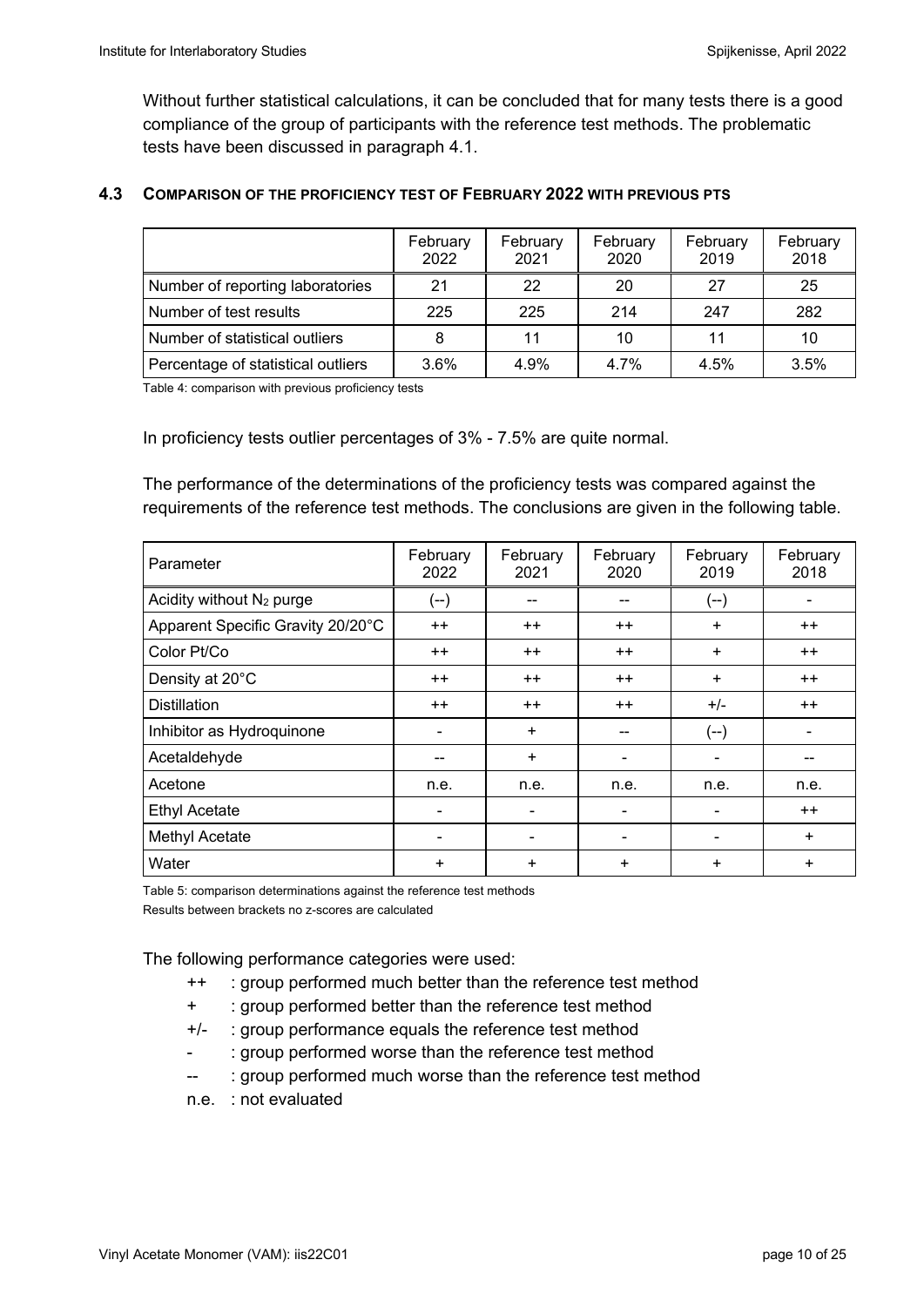#### **APPENDIX 1**

Determination of Acidity without N<sub>2</sub> purge on sample #22001; results in mg/kg

| lab             | method            | value    | mark    | z(targ) | remarks |          |                |          |          |
|-----------------|-------------------|----------|---------|---------|---------|----------|----------------|----------|----------|
| 171             |                   | -----    |         | -----   |         |          |                |          |          |
| 173             | <b>INH-44</b>     | 15.5     |         |         |         |          |                |          |          |
| 273             |                   | -----    |         |         |         |          |                |          |          |
| 323             | D2086             | 27       |         |         |         |          |                |          |          |
| 347             | D2086             | 24       |         |         |         |          |                |          |          |
| 391             |                   | -----    |         |         |         |          |                |          |          |
| 396             |                   | -----    |         |         |         |          |                |          |          |
| 446             | <b>INH-40</b>     | 22       |         |         |         |          |                |          |          |
| 522             |                   | -----    |         |         |         |          |                |          |          |
| 541             |                   | -----    |         |         |         |          |                |          |          |
| 551             | D2086<br>D2086    | 31<br>17 |         |         |         |          |                |          |          |
| 657<br>840      | D2086             | 29.4     |         |         |         |          |                |          |          |
| 859             |                   | -----    |         |         |         |          |                |          |          |
| 860             |                   |          |         |         |         |          |                |          |          |
| 861             |                   |          |         |         |         |          |                |          |          |
| 902             | D2086             | 17       |         |         |         |          |                |          |          |
| 913             | D2086             | 31       |         |         |         |          |                |          |          |
| 963             | D2086             | 31       |         |         |         |          |                |          |          |
| 974             |                   | -----    |         |         |         |          |                |          |          |
| 1079            | D2086             | 9        | G(0.05) |         |         |          |                |          |          |
| 1091            | D2086             | 20       |         |         |         |          |                |          |          |
| 1429            |                   |          |         |         |         |          |                |          |          |
| 6262            |                   | -----    |         |         |         |          |                |          |          |
|                 |                   |          |         |         |         |          |                |          |          |
|                 | normality         | OK       |         |         |         |          |                |          |          |
|                 | n                 | 11       |         |         |         |          |                |          |          |
|                 | outliers          | 1        |         |         |         |          |                |          |          |
|                 | mean(n)           | 24.08    |         |         |         |          |                |          |          |
|                 | st.dev. (n)       | 6.126    |         |         |         |          |                |          |          |
|                 | R(calc.)          | 17.15    |         |         |         |          |                |          |          |
|                 | st.dev.(D2086:22) | (2.143)  |         |         |         |          |                |          |          |
|                 | R(D2086:22)       | (6)      |         |         |         |          |                |          |          |
|                 |                   |          |         |         |         |          |                |          |          |
| 35 <sub>7</sub> |                   |          |         |         |         |          |                |          |          |
| $30 -$          |                   |          |         |         |         | $\Delta$ | $\pmb{\Delta}$ | $\Delta$ | $\Delta$ |



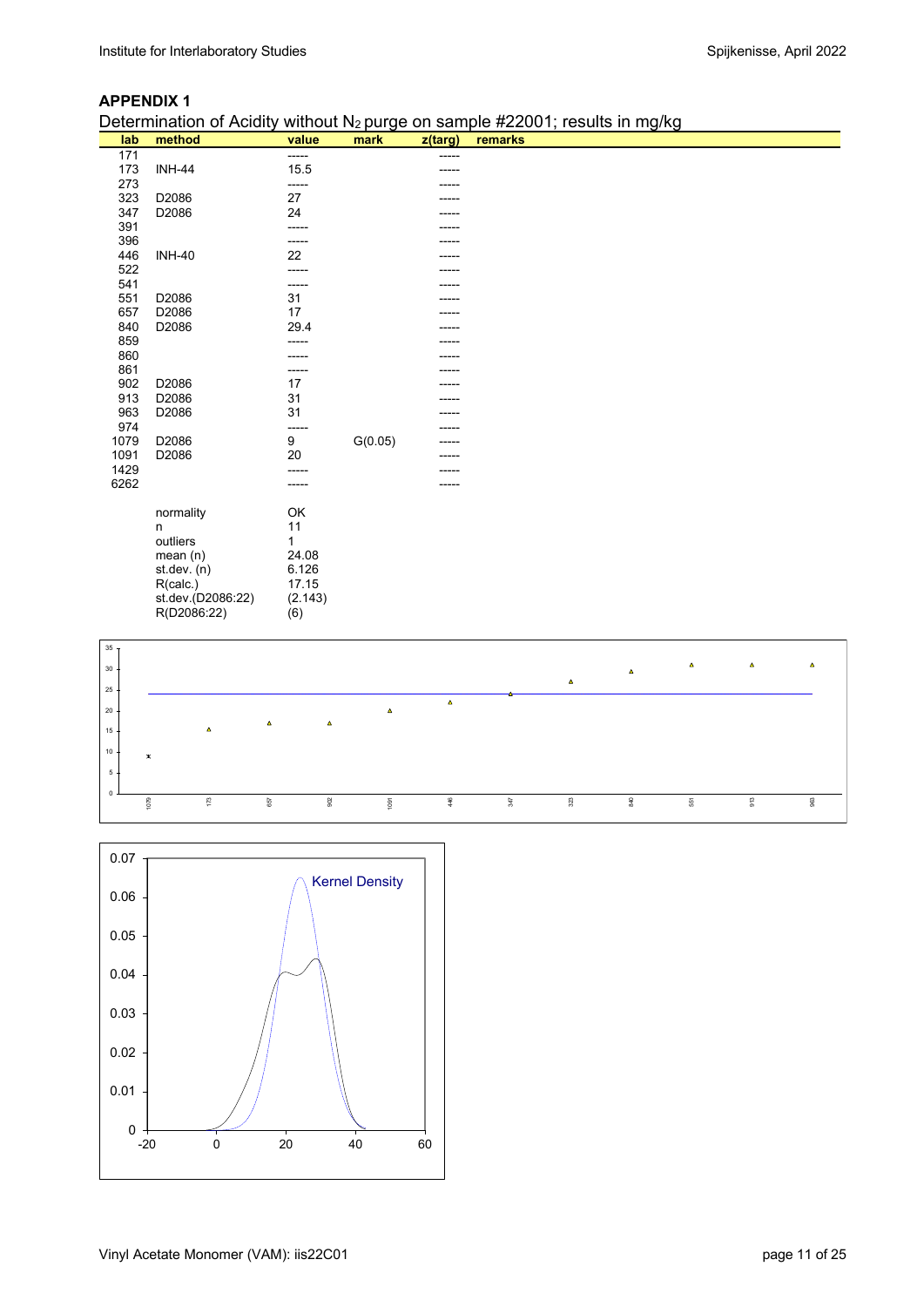## Determination of Apparent Specific Gravity 20/20°C on sample #22001;

| lab  | method               | value    | mark | z(targ) | remarks |
|------|----------------------|----------|------|---------|---------|
| 171  | D4052                | 0.93388  |      | $-0.02$ |         |
| 173  | D4052                | 0.93375  |      | $-0.75$ |         |
| 273  | D4052                | 0.9338   |      | $-0.47$ |         |
| 323  | D4052                | 0.9339   |      | 0.09    |         |
| 347  | D4052                | 0.9340   |      | 0.65    |         |
| 391  | ISO12185             | 0.9338   |      | $-0.47$ |         |
| 396  | D4052                | 0.93398  |      | 0.54    |         |
| 446  | D4052                | 0.9339   |      | 0.09    |         |
| 522  |                      | -----    |      | -----   |         |
| 541  | D4052                | 0.93390  |      | 0.09    |         |
| 551  | D4052                | 0.9338   |      | $-0.47$ |         |
| 657  | D4052                | 0.9341   |      | 1.21    |         |
| 840  | D4052                | 0.93387  |      | $-0.07$ |         |
| 859  |                      |          |      |         |         |
| 860  |                      |          |      |         |         |
| 861  |                      |          |      |         |         |
| 902  | D4052                | 0.9339   |      | 0.09    |         |
| 913  | ISO12185             | 0.9339   |      | 0.09    |         |
| 963  | ISO12185             | 0.9339   |      | 0.09    |         |
| 974  | D4052                | 0.9339   |      | 0.09    |         |
| 1079 | ISO12185             | 0.9338   |      | $-0.47$ |         |
| 1091 |                      | -----    |      | -----   |         |
| 1429 | D4052                | 0.9338   |      | $-0.47$ |         |
| 6262 | D4052                | 0.9339   |      | 0.09    |         |
|      |                      |          |      |         |         |
|      | normality            | suspect  |      |         |         |
|      | n                    | 19       |      |         |         |
|      | outliers             | 0        |      |         |         |
|      | mean $(n)$           | 0.93388  |      |         |         |
|      | st.dev. $(n)$        | 0.000083 |      |         |         |
|      | R(calc.)             | 0.00023  |      |         |         |
|      | st.dev.(ISO12185.96) | 0.000179 |      |         |         |
|      | R(ISO12185:96)       | 0.0005   |      |         |         |
|      |                      |          |      |         |         |



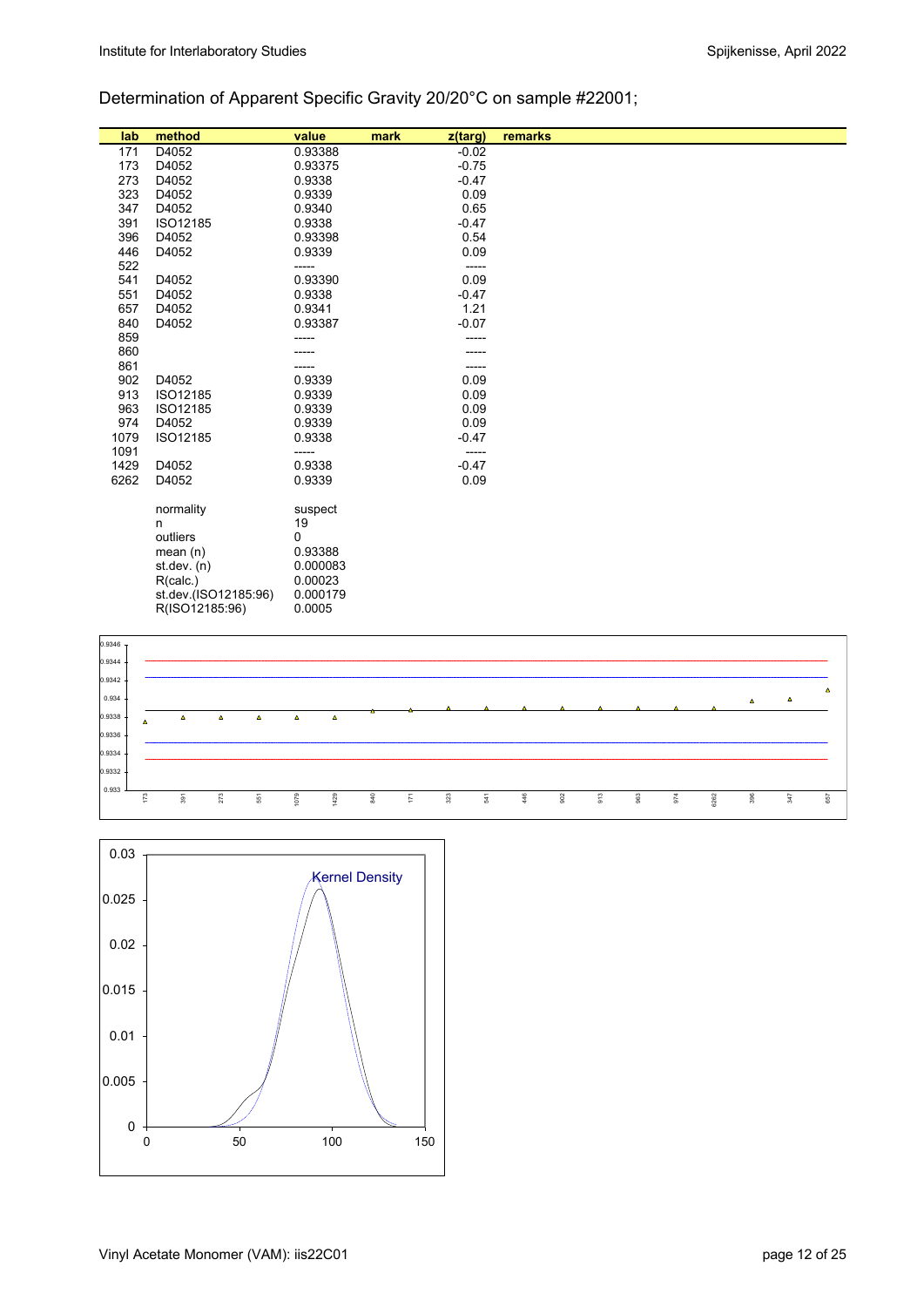## Determination of Color Pt/Co on sample #22001;

| lab  | method            | value                   | mark<br>z(targ) |         | remarks |
|------|-------------------|-------------------------|-----------------|---------|---------|
| 171  | D1209             | $5$                     |                 | -----   |         |
| 173  | D1209             | 4                       |                 | 0.38    |         |
| 273  | D1209             | 5                       |                 | 0.78    |         |
| 323  | D5386             | 4                       |                 | 0.38    |         |
| 347  | D5386             | 3                       |                 | $-0.02$ |         |
| 391  | D1209             | $5$                     |                 | -----   |         |
| 396  | D5386             | 4                       |                 | 0.38    |         |
| 446  | D5386             | $\overline{\mathbf{c}}$ |                 | $-0.42$ |         |
| 522  | D1209             | 3                       |                 | $-0.02$ |         |
| 541  | D5386             | 3.7                     |                 | 0.26    |         |
| 551  | D1209             | 1                       |                 | $-0.82$ |         |
| 657  | D1209             | 3                       |                 | $-0.02$ |         |
| 840  | D5386             | 2.9                     |                 | $-0.06$ |         |
| 859  |                   |                         |                 |         |         |
| 860  |                   |                         |                 |         |         |
| 861  |                   |                         |                 |         |         |
| 902  | D1209             | 3                       |                 | $-0.02$ |         |
| 913  | D1209             | 3                       |                 | $-0.02$ |         |
| 963  | D1209             | $\overline{\mathbf{c}}$ |                 | $-0.42$ |         |
| 974  | D5386             | $\overline{c}$          |                 | $-0.42$ |         |
| 1079 | D1209             | $< 5$                   |                 |         |         |
| 1091 | D5386             | $5$                     |                 |         |         |
| 1429 | D1209             | $< 5$                   |                 |         |         |
| 6262 | D1209             | $5$                     |                 |         |         |
|      | normality         | OK                      |                 |         |         |
|      | n                 | 15                      |                 |         |         |
|      | outliers          | 0                       |                 |         |         |
|      | mean $(n)$        | 3.04                    |                 |         |         |
|      | st.dev. $(n)$     | 1.017                   |                 |         |         |
|      | R(calc.)          | 2.85                    |                 |         |         |
|      | st.dev.(D1209:05) | 2.500                   |                 |         |         |
|      | R(D1209:05)       | $\overline{7}$          |                 |         |         |



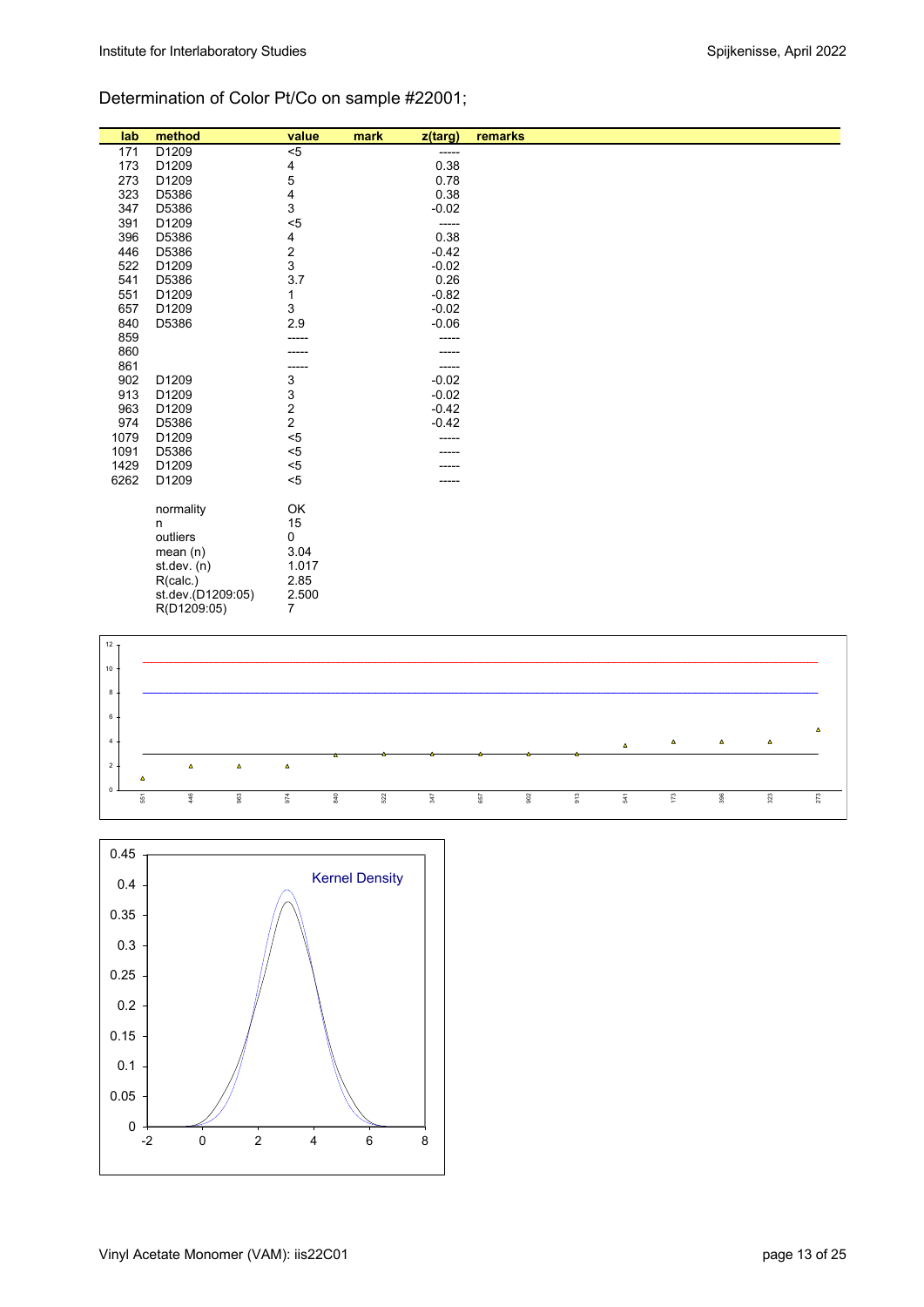# Determination of Density at 20°C on sample #22001; results in kg/L

| lab  | method               | value    | mark | z(targ) | remarks |
|------|----------------------|----------|------|---------|---------|
| 171  | D4052                | 0.93221  |      | 0.09    |         |
| 173  | D4052                | 0.93207  |      | $-0.69$ |         |
| 273  | D4052                | 0.9321   |      | $-0.52$ |         |
| 323  | D4052                | 0.9322   |      | 0.04    |         |
| 347  | D4052                | 0.9323   |      | 0.60    |         |
| 391  | ISO12185             | 0.9321   |      | $-0.52$ |         |
| 396  | D4052                | 0.9323   |      | 0.60    |         |
| 446  | D4052                | 0.9322   |      | 0.04    |         |
| 522  |                      | -----    |      | -----   |         |
| 541  | D4052                | 0.93220  |      | 0.04    |         |
| 551  | D4052                | 0.9321   |      | $-0.52$ |         |
| 657  | D4052                | 0.9324   |      | 1.16    |         |
| 840  | D4052                | 0.93219  |      | $-0.02$ |         |
| 859  |                      |          |      |         |         |
| 860  |                      |          |      |         |         |
| 861  |                      |          |      |         |         |
| 902  | D4052                | 0.9322   |      | 0.04    |         |
| 913  | D4052                | 0.9322   |      | 0.04    |         |
| 963  | ISO12185             | 0.9322   |      | 0.04    |         |
| 974  | D4052                | 0.9322   |      | 0.04    |         |
| 1079 | ISO12185             | 0.9321   |      | $-0.52$ |         |
| 1091 | D4052                | 0.9322   |      | 0.04    |         |
| 1429 | D4052                | 0.9321   |      | $-0.52$ |         |
| 6262 | D4052                | 0.9323   |      | 0.60    |         |
|      | normality            | OK       |      |         |         |
|      | n                    | 20       |      |         |         |
|      | outliers             | 0        |      |         |         |
|      | mean $(n)$           | 0.93219  |      |         |         |
|      | st.dev. (n)          | 0.000085 |      |         |         |
|      | R(calc.)             | 0.00024  |      |         |         |
|      | st.dev.(ISO12185:96) | 0.000179 |      |         |         |
|      | R(ISO12185:96)       | 0.0005   |      |         |         |



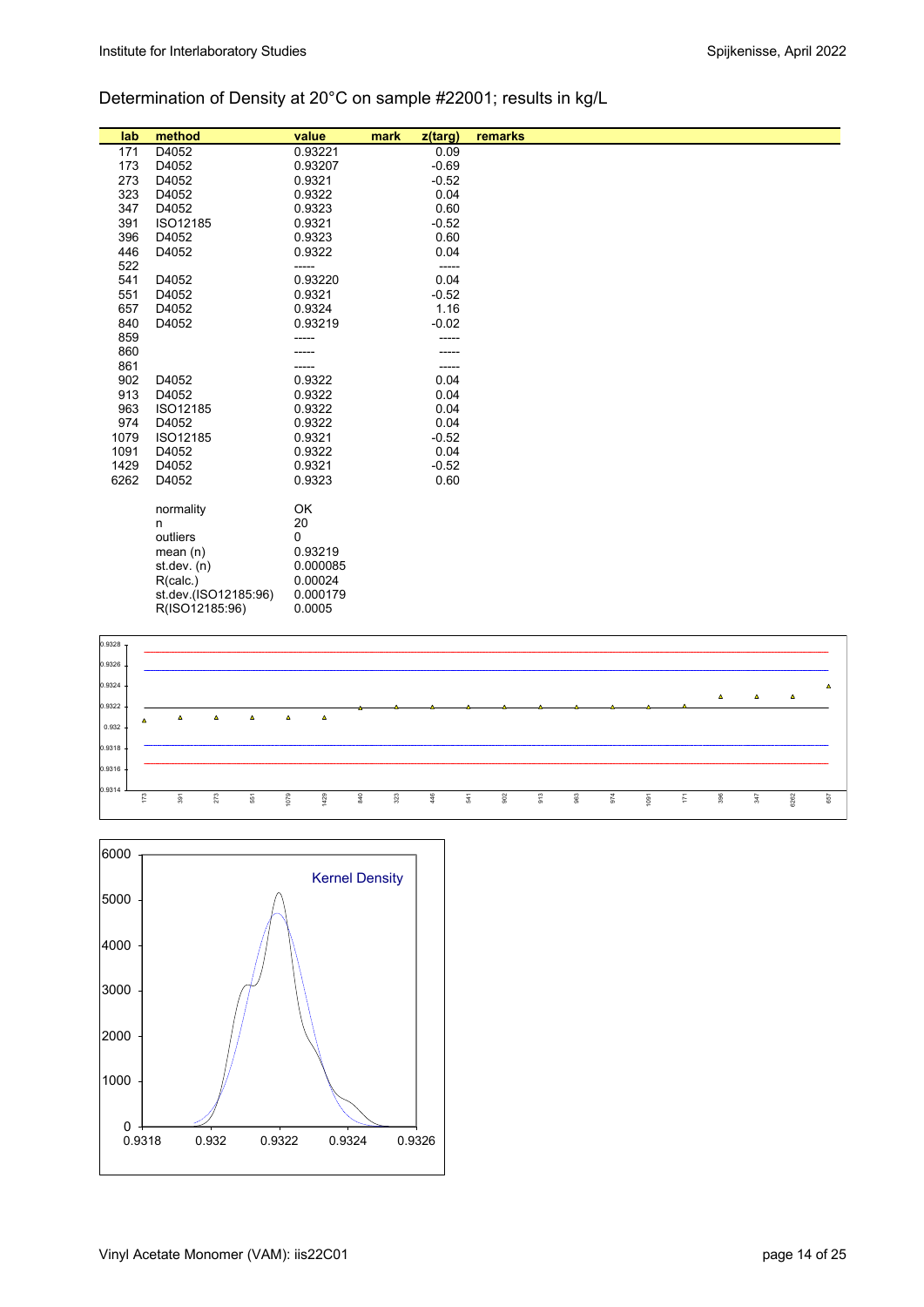# Determination of Distillation on sample #22001; results in °C

| lab  | method                                           | <b>IBP</b>            | mark | z(targ) | 50%rec mark           |                 | z(targ) | <b>DP</b>             | mark | z(targ) | range                 | mark | z(targ) |
|------|--------------------------------------------------|-----------------------|------|---------|-----------------------|-----------------|---------|-----------------------|------|---------|-----------------------|------|---------|
| 171  | D1078-automated                                  | 72.6                  |      | 0.35    | 72.7                  |                 | $-0.13$ | 72.8                  |      | $-0.28$ | 0.2                   |      | $-0.88$ |
| 173  | D1078-automated                                  | 72.6                  |      | 0.35    | 72.7                  |                 | $-0.13$ | 72.8                  |      | $-0.28$ | 0.2                   |      | $-0.88$ |
| 273  |                                                  |                       |      | -----   | -----                 |                 | -----   | -----                 |      | -----   | -----                 |      |         |
| 323  | D1078-automated                                  | 72.5                  |      | 0.10    | 72.7                  |                 | $-0.13$ | 72.9                  |      | 0.07    | 0.4                   |      | $-0.08$ |
| 347  | D <sub>1078</sub> -automated                     | 72.4                  |      | $-0.15$ | 72.7                  |                 | $-0.13$ | 72.8                  |      | $-0.28$ | 0.4                   |      | $-0.08$ |
| 391  |                                                  | -----                 |      | -----   | -----                 |                 | -----   | -----                 |      | -----   | -----                 |      |         |
| 396  |                                                  |                       |      | -----   |                       |                 | -----   |                       |      | -----   |                       |      |         |
| 446  |                                                  |                       |      |         |                       |                 | -----   |                       |      | -----   |                       |      |         |
| 522  |                                                  |                       |      |         |                       |                 | -----   |                       |      | -----   |                       |      |         |
| 541  |                                                  |                       |      | -----   |                       |                 | -----   |                       |      | -----   | -----                 |      |         |
| 551  | D <sub>1078</sub> -automated                     | 72.3                  |      | $-0.40$ | 72.7                  |                 | $-0.13$ | 72.8                  |      | $-0.28$ | 0.5                   |      | 0.32    |
| 657  | D1078-automated                                  | 72.3                  |      | $-0.40$ | 73.0                  | DG <sub>5</sub> | 1.56    | 73.0                  |      | 0.43    | 0.7                   |      | 1.12    |
| 840  | D1078-automated                                  | 72.60                 |      | 0.35    | 72.70                 |                 | $-0.13$ | 72.79                 |      | $-0.32$ | 0.19                  |      | $-0.92$ |
| 859  |                                                  |                       |      | -----   |                       |                 | -----   |                       |      | -----   | -----                 |      |         |
| 860  |                                                  |                       |      | -----   |                       |                 | -----   |                       |      | -----   | -----                 |      |         |
| 861  |                                                  |                       |      |         |                       |                 | -----   | -----                 |      | -----   | -----                 |      |         |
| 902  | D <sub>1078</sub> -automated                     | 72.4                  |      | $-0.15$ | 72.7                  |                 | $-0.13$ | 72.8                  |      | $-0.28$ | 0.4                   |      | $-0.08$ |
| 913  | D1078-automated                                  | 72.4                  |      | $-0.15$ | 72.7                  |                 | $-0.13$ | 73.0                  |      | 0.43    | 0.6                   |      | 0.72    |
| 963  | D <sub>1078</sub> -automated                     | 72.4                  |      | $-0.15$ | 73.0                  | DG <sub>5</sub> | 1.56    | 73.1                  |      | 0.79    | 0.7                   |      | 1.12    |
| 974  | D <sub>1078</sub> -automated                     | 72.4                  |      | $-0.15$ | 72.7                  |                 | $-0.13$ | 72.8                  |      | $-0.28$ | 0.4                   |      | $-0.08$ |
| 1079 | D1078-automated                                  | 72.4                  |      | $-0.15$ | 72.7                  |                 | $-0.13$ | 72.7                  |      | $-0.64$ | 0.3                   |      | $-0.48$ |
| 1091 |                                                  | 72.5                  |      | 0.10    | 72.7                  |                 | $-0.13$ | 73.0                  |      | 0.43    | 0.5                   |      | 0.32    |
| 1429 | D1078-automated                                  | 72.6                  |      | 0.35    | 72.9                  |                 | 1.00    | 73.0                  |      | 0.43    | 0.4                   |      | $-0.08$ |
| 6262 | D1078-automated                                  | 72.5                  |      | 0.10    | 72.8                  |                 | 0.43    | 72.9                  |      | 0.07    | 0.4                   |      | $-0.08$ |
|      | normality                                        | OK                    |      |         | not OK                |                 |         | OK                    |      |         | OK                    |      |         |
|      | n                                                | 15                    |      |         | 13                    |                 |         | 15                    |      |         | 15                    |      |         |
|      | outliers                                         | 0                     |      |         | $\overline{2}$        |                 |         | 0                     |      |         | 0                     |      |         |
|      | mean $(n)$                                       | 72.46                 |      |         | 72.72                 |                 |         | 72.87                 |      |         | 0.42                  |      |         |
|      | st dev. $(n)$                                    | 0.106                 |      |         | 0.060                 |                 |         | 0.115                 |      |         | 0.162                 |      |         |
|      |                                                  |                       |      |         |                       |                 |         |                       |      |         |                       |      |         |
|      |                                                  |                       |      |         |                       |                 |         |                       |      |         |                       |      |         |
|      |                                                  |                       |      |         |                       |                 |         |                       |      |         |                       |      |         |
|      | R(calc.)<br>st.dev.(D1078-A:11)<br>R(D1078-A:11) | 0.30<br>0.404<br>1.13 |      |         | 0.18<br>0.177<br>0.50 |                 |         | 0.28<br>0.279<br>0.78 |      |         | 0.45<br>0.250<br>0.70 |      |         |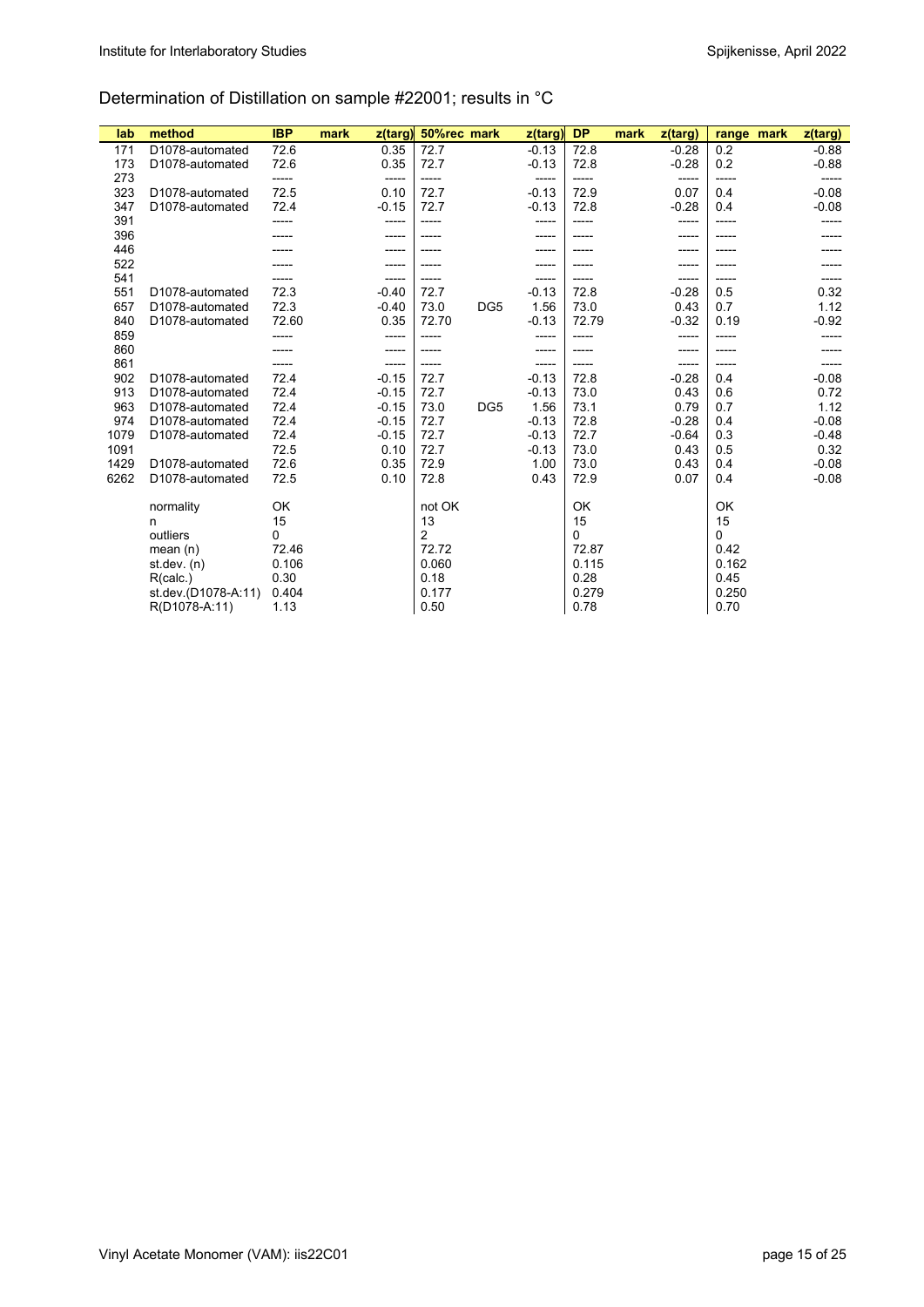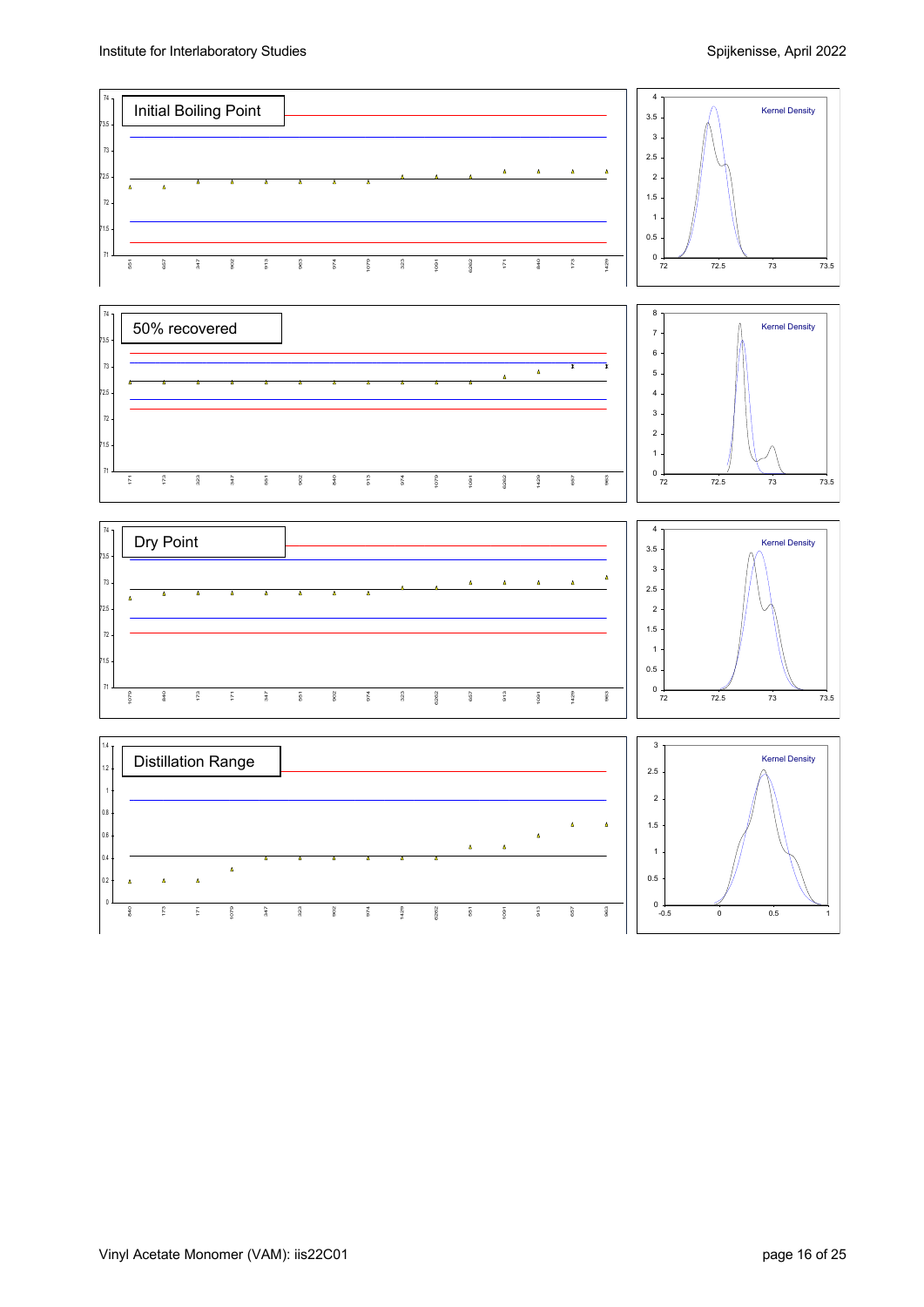## Determination of Inhibitor as Hydroquinone on sample #22001; results in mg/kg

| lab  | method            | value        | mark    | z(targ) | remarks            |
|------|-------------------|--------------|---------|---------|--------------------|
| 171  | D2193             | 3.8          | G(0.05) | 3.83    |                    |
| 173  | D2193             | 2.2          | С       | $-0.65$ | first reported 4.0 |
| 273  | <b>INH-40</b>     | 2.50         |         | 0.19    |                    |
| 323  | D2193             | 2.3          |         | $-0.37$ |                    |
| 347  | D2193             | 3.1          |         | 1.87    |                    |
| 391  | D2193             | 2.14         |         | $-0.81$ |                    |
| 396  | D2193             | 2.9          |         | 1.31    |                    |
| 446  | <b>INH-40</b>     | 2.3          |         | $-0.37$ |                    |
| 522  | INH-40-1          | 2.35         |         | $-0.23$ |                    |
| 541  | D2193             | 1.90         |         | $-1.49$ |                    |
| 551  | D2193             | 1.5          |         | $-2.61$ |                    |
| 657  | D2193             | 2.4          |         | $-0.09$ |                    |
| 840  | D2193             | 1.73         |         | $-1.96$ |                    |
| 859  |                   |              |         |         |                    |
| 860  |                   |              |         |         |                    |
| 861  |                   |              |         | -----   |                    |
| 902  | D2193             | 2.6          |         | 0.47    |                    |
| 913  | D2193             | 2.2          |         | $-0.65$ |                    |
| 963  | <b>INH-8309</b>   | 3.2          |         | 2.15    |                    |
| 974  | D2193             | 2.61         |         | 0.50    |                    |
| 1079 | JIS6724           | 2.37         |         | $-0.17$ |                    |
| 1091 | In house          | 2.7          |         | 0.75    |                    |
| 1429 | D2193             | 2.6          |         | 0.47    |                    |
| 6262 | D2193             | 3.01         |         | 1.62    |                    |
|      | normality         | OK           |         |         |                    |
|      | n                 | 20           |         |         |                    |
|      | outliers          | $\mathbf{1}$ |         |         |                    |
|      | mean $(n)$        | 2.43         |         |         |                    |
|      | st. dev. (n)      | 0.438        |         |         |                    |
|      | R(calc.)          | 1.23         |         |         |                    |
|      | st.dev.(D2193:22) | 0.357        |         |         |                    |
|      | R(D2193:22)       | 1.0          |         |         |                    |



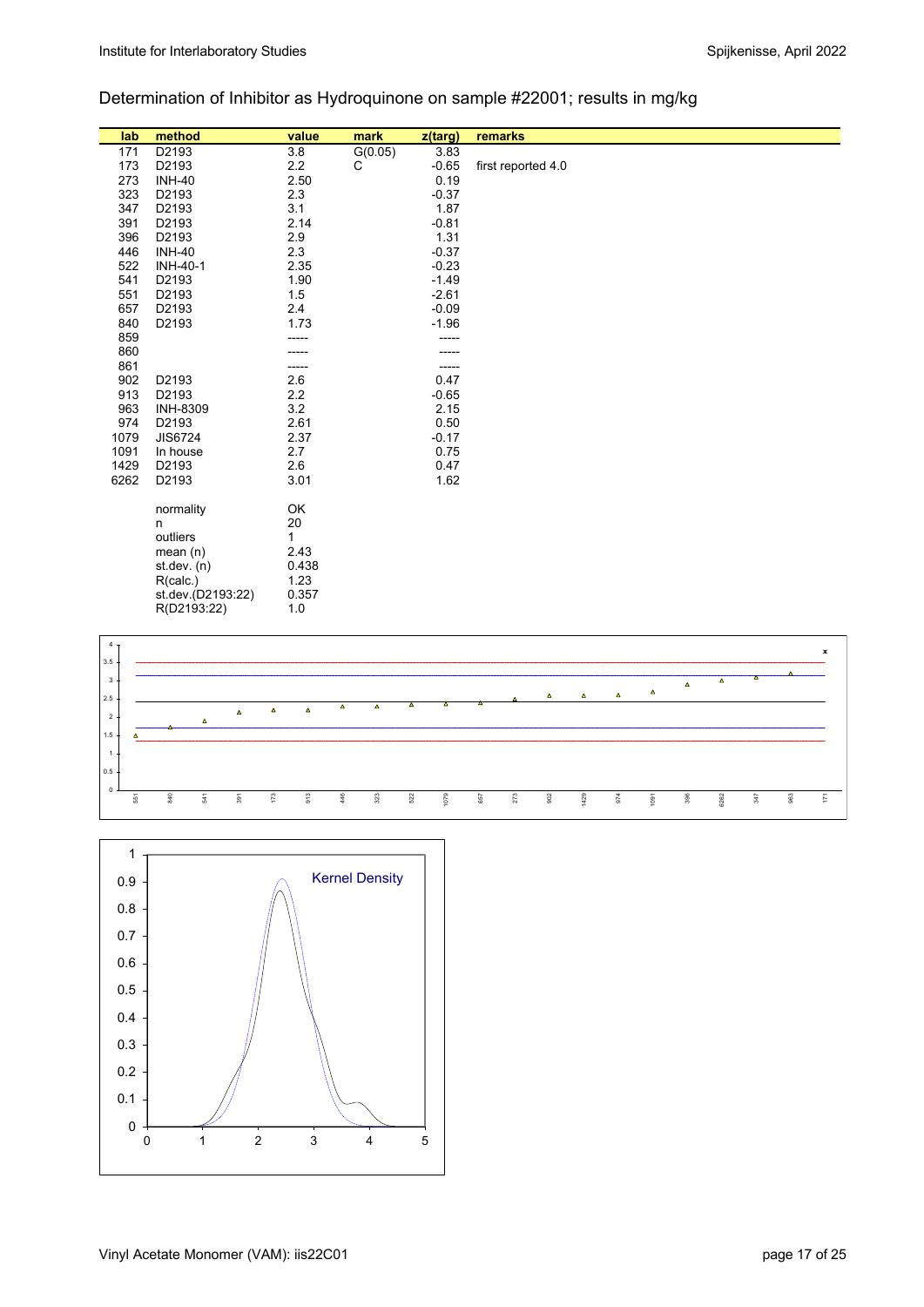# Determination of Purity by GC on sample #22001; results in %M/M

| 99.98<br>171<br><b>INH-0001</b><br>-----<br>173<br><b>INH-257</b><br>99.9738<br>273<br><b>INH-12A</b><br>99.98<br>323<br><b>INH-067</b><br>99.97<br>347<br>99.974<br><b>INH-096</b><br>391<br>-----<br>396<br>-----<br>INH-10285<br>G(0.05)<br>446<br>99.96<br>522<br>DOWM 102582<br>99.975<br>541<br>-----<br>551<br><b>INH-1355</b><br>99.9826<br><b>INH-0047</b><br>657<br>99.98<br>840<br>D3545<br>99.981<br>859<br>-----<br>860<br>-----<br>861<br>902<br>-----<br>913<br>D3545<br>99.98<br>963<br><b>INH-8124</b><br>99.97<br>974<br><b>INH-40</b><br>99.975<br>C<br>first reported 99.935<br>1079<br>99.98<br>In house<br>1091<br>In house<br>99.97<br>1429<br>99.97<br>In house<br>6262<br>99.9598<br>G(0.05)<br>OK<br>normality<br>15<br>n<br>outliers<br>$\overline{a}$<br>99.9761<br>mean(n)<br>0.00465<br>st. dev. (n)<br>0.0130<br>R(calc.)<br>st.dev.(lit)<br>n.a.<br>R(lit)<br>n.a.<br>Compare<br>R(iis21C01)<br>0.0232<br>$\Delta$<br>$\pmb{\Delta}$<br>99.98<br>$\pmb{\Delta}$<br>$\pmb{\Delta}$<br>$\pmb{\Delta}$<br>$\pmb{\Delta}$<br>$\pmb{\Delta}$<br>$\blacktriangle$<br>$\blacktriangle$<br>$\Delta$<br>$\pmb{\Delta}$<br>99.97<br>$\pmb{\Delta}$<br>$\Delta$<br>$\pmb{\Delta}$<br>Δ<br>99.96<br>$\pmb{\times}$<br>$\pmb{\times}$<br>99.955<br>99.95<br>99.945<br>99.94<br>6262<br>46<br>$_{323}$<br>963<br>1429<br>$\overline{\mathbb{C}}$<br>1079<br>$\,^\mathrm{o}_\mathrm{8}$<br>551<br>1091<br>$\mathfrak{t}\mathbb{Z}^3$<br>247<br>522<br>$974$<br>$273\,$<br>657<br>913<br>0.03<br><b>Kernel Density</b><br>0.025<br>$0.02\,$<br>0.015<br>0.01<br>0.005<br>$\pmb{0}$<br>100<br>$\bf{0}$<br>50<br>150 |        |        |       |      |         |         |  |  |  |  |
|------------------------------------------------------------------------------------------------------------------------------------------------------------------------------------------------------------------------------------------------------------------------------------------------------------------------------------------------------------------------------------------------------------------------------------------------------------------------------------------------------------------------------------------------------------------------------------------------------------------------------------------------------------------------------------------------------------------------------------------------------------------------------------------------------------------------------------------------------------------------------------------------------------------------------------------------------------------------------------------------------------------------------------------------------------------------------------------------------------------------------------------------------------------------------------------------------------------------------------------------------------------------------------------------------------------------------------------------------------------------------------------------------------------------------------------------------------------------------------------------------------------------------------------------------------------------------------------------------------------------------------|--------|--------|-------|------|---------|---------|--|--|--|--|
|                                                                                                                                                                                                                                                                                                                                                                                                                                                                                                                                                                                                                                                                                                                                                                                                                                                                                                                                                                                                                                                                                                                                                                                                                                                                                                                                                                                                                                                                                                                                                                                                                                    | lab    | method | value | mark | z(targ) | remarks |  |  |  |  |
|                                                                                                                                                                                                                                                                                                                                                                                                                                                                                                                                                                                                                                                                                                                                                                                                                                                                                                                                                                                                                                                                                                                                                                                                                                                                                                                                                                                                                                                                                                                                                                                                                                    |        |        |       |      |         |         |  |  |  |  |
|                                                                                                                                                                                                                                                                                                                                                                                                                                                                                                                                                                                                                                                                                                                                                                                                                                                                                                                                                                                                                                                                                                                                                                                                                                                                                                                                                                                                                                                                                                                                                                                                                                    |        |        |       |      |         |         |  |  |  |  |
|                                                                                                                                                                                                                                                                                                                                                                                                                                                                                                                                                                                                                                                                                                                                                                                                                                                                                                                                                                                                                                                                                                                                                                                                                                                                                                                                                                                                                                                                                                                                                                                                                                    |        |        |       |      |         |         |  |  |  |  |
|                                                                                                                                                                                                                                                                                                                                                                                                                                                                                                                                                                                                                                                                                                                                                                                                                                                                                                                                                                                                                                                                                                                                                                                                                                                                                                                                                                                                                                                                                                                                                                                                                                    |        |        |       |      |         |         |  |  |  |  |
|                                                                                                                                                                                                                                                                                                                                                                                                                                                                                                                                                                                                                                                                                                                                                                                                                                                                                                                                                                                                                                                                                                                                                                                                                                                                                                                                                                                                                                                                                                                                                                                                                                    |        |        |       |      |         |         |  |  |  |  |
|                                                                                                                                                                                                                                                                                                                                                                                                                                                                                                                                                                                                                                                                                                                                                                                                                                                                                                                                                                                                                                                                                                                                                                                                                                                                                                                                                                                                                                                                                                                                                                                                                                    |        |        |       |      |         |         |  |  |  |  |
|                                                                                                                                                                                                                                                                                                                                                                                                                                                                                                                                                                                                                                                                                                                                                                                                                                                                                                                                                                                                                                                                                                                                                                                                                                                                                                                                                                                                                                                                                                                                                                                                                                    |        |        |       |      |         |         |  |  |  |  |
|                                                                                                                                                                                                                                                                                                                                                                                                                                                                                                                                                                                                                                                                                                                                                                                                                                                                                                                                                                                                                                                                                                                                                                                                                                                                                                                                                                                                                                                                                                                                                                                                                                    |        |        |       |      |         |         |  |  |  |  |
|                                                                                                                                                                                                                                                                                                                                                                                                                                                                                                                                                                                                                                                                                                                                                                                                                                                                                                                                                                                                                                                                                                                                                                                                                                                                                                                                                                                                                                                                                                                                                                                                                                    |        |        |       |      |         |         |  |  |  |  |
|                                                                                                                                                                                                                                                                                                                                                                                                                                                                                                                                                                                                                                                                                                                                                                                                                                                                                                                                                                                                                                                                                                                                                                                                                                                                                                                                                                                                                                                                                                                                                                                                                                    |        |        |       |      |         |         |  |  |  |  |
|                                                                                                                                                                                                                                                                                                                                                                                                                                                                                                                                                                                                                                                                                                                                                                                                                                                                                                                                                                                                                                                                                                                                                                                                                                                                                                                                                                                                                                                                                                                                                                                                                                    |        |        |       |      |         |         |  |  |  |  |
|                                                                                                                                                                                                                                                                                                                                                                                                                                                                                                                                                                                                                                                                                                                                                                                                                                                                                                                                                                                                                                                                                                                                                                                                                                                                                                                                                                                                                                                                                                                                                                                                                                    |        |        |       |      |         |         |  |  |  |  |
|                                                                                                                                                                                                                                                                                                                                                                                                                                                                                                                                                                                                                                                                                                                                                                                                                                                                                                                                                                                                                                                                                                                                                                                                                                                                                                                                                                                                                                                                                                                                                                                                                                    |        |        |       |      |         |         |  |  |  |  |
|                                                                                                                                                                                                                                                                                                                                                                                                                                                                                                                                                                                                                                                                                                                                                                                                                                                                                                                                                                                                                                                                                                                                                                                                                                                                                                                                                                                                                                                                                                                                                                                                                                    |        |        |       |      |         |         |  |  |  |  |
|                                                                                                                                                                                                                                                                                                                                                                                                                                                                                                                                                                                                                                                                                                                                                                                                                                                                                                                                                                                                                                                                                                                                                                                                                                                                                                                                                                                                                                                                                                                                                                                                                                    |        |        |       |      |         |         |  |  |  |  |
|                                                                                                                                                                                                                                                                                                                                                                                                                                                                                                                                                                                                                                                                                                                                                                                                                                                                                                                                                                                                                                                                                                                                                                                                                                                                                                                                                                                                                                                                                                                                                                                                                                    |        |        |       |      |         |         |  |  |  |  |
|                                                                                                                                                                                                                                                                                                                                                                                                                                                                                                                                                                                                                                                                                                                                                                                                                                                                                                                                                                                                                                                                                                                                                                                                                                                                                                                                                                                                                                                                                                                                                                                                                                    |        |        |       |      |         |         |  |  |  |  |
|                                                                                                                                                                                                                                                                                                                                                                                                                                                                                                                                                                                                                                                                                                                                                                                                                                                                                                                                                                                                                                                                                                                                                                                                                                                                                                                                                                                                                                                                                                                                                                                                                                    |        |        |       |      |         |         |  |  |  |  |
|                                                                                                                                                                                                                                                                                                                                                                                                                                                                                                                                                                                                                                                                                                                                                                                                                                                                                                                                                                                                                                                                                                                                                                                                                                                                                                                                                                                                                                                                                                                                                                                                                                    |        |        |       |      |         |         |  |  |  |  |
|                                                                                                                                                                                                                                                                                                                                                                                                                                                                                                                                                                                                                                                                                                                                                                                                                                                                                                                                                                                                                                                                                                                                                                                                                                                                                                                                                                                                                                                                                                                                                                                                                                    |        |        |       |      |         |         |  |  |  |  |
|                                                                                                                                                                                                                                                                                                                                                                                                                                                                                                                                                                                                                                                                                                                                                                                                                                                                                                                                                                                                                                                                                                                                                                                                                                                                                                                                                                                                                                                                                                                                                                                                                                    |        |        |       |      |         |         |  |  |  |  |
|                                                                                                                                                                                                                                                                                                                                                                                                                                                                                                                                                                                                                                                                                                                                                                                                                                                                                                                                                                                                                                                                                                                                                                                                                                                                                                                                                                                                                                                                                                                                                                                                                                    |        |        |       |      |         |         |  |  |  |  |
|                                                                                                                                                                                                                                                                                                                                                                                                                                                                                                                                                                                                                                                                                                                                                                                                                                                                                                                                                                                                                                                                                                                                                                                                                                                                                                                                                                                                                                                                                                                                                                                                                                    |        |        |       |      |         |         |  |  |  |  |
|                                                                                                                                                                                                                                                                                                                                                                                                                                                                                                                                                                                                                                                                                                                                                                                                                                                                                                                                                                                                                                                                                                                                                                                                                                                                                                                                                                                                                                                                                                                                                                                                                                    |        |        |       |      |         |         |  |  |  |  |
|                                                                                                                                                                                                                                                                                                                                                                                                                                                                                                                                                                                                                                                                                                                                                                                                                                                                                                                                                                                                                                                                                                                                                                                                                                                                                                                                                                                                                                                                                                                                                                                                                                    |        |        |       |      |         |         |  |  |  |  |
|                                                                                                                                                                                                                                                                                                                                                                                                                                                                                                                                                                                                                                                                                                                                                                                                                                                                                                                                                                                                                                                                                                                                                                                                                                                                                                                                                                                                                                                                                                                                                                                                                                    |        |        |       |      |         |         |  |  |  |  |
|                                                                                                                                                                                                                                                                                                                                                                                                                                                                                                                                                                                                                                                                                                                                                                                                                                                                                                                                                                                                                                                                                                                                                                                                                                                                                                                                                                                                                                                                                                                                                                                                                                    |        |        |       |      |         |         |  |  |  |  |
|                                                                                                                                                                                                                                                                                                                                                                                                                                                                                                                                                                                                                                                                                                                                                                                                                                                                                                                                                                                                                                                                                                                                                                                                                                                                                                                                                                                                                                                                                                                                                                                                                                    |        |        |       |      |         |         |  |  |  |  |
|                                                                                                                                                                                                                                                                                                                                                                                                                                                                                                                                                                                                                                                                                                                                                                                                                                                                                                                                                                                                                                                                                                                                                                                                                                                                                                                                                                                                                                                                                                                                                                                                                                    |        |        |       |      |         |         |  |  |  |  |
|                                                                                                                                                                                                                                                                                                                                                                                                                                                                                                                                                                                                                                                                                                                                                                                                                                                                                                                                                                                                                                                                                                                                                                                                                                                                                                                                                                                                                                                                                                                                                                                                                                    | 99.985 |        |       |      |         |         |  |  |  |  |
|                                                                                                                                                                                                                                                                                                                                                                                                                                                                                                                                                                                                                                                                                                                                                                                                                                                                                                                                                                                                                                                                                                                                                                                                                                                                                                                                                                                                                                                                                                                                                                                                                                    |        |        |       |      |         |         |  |  |  |  |
|                                                                                                                                                                                                                                                                                                                                                                                                                                                                                                                                                                                                                                                                                                                                                                                                                                                                                                                                                                                                                                                                                                                                                                                                                                                                                                                                                                                                                                                                                                                                                                                                                                    | 99.975 |        |       |      |         |         |  |  |  |  |
|                                                                                                                                                                                                                                                                                                                                                                                                                                                                                                                                                                                                                                                                                                                                                                                                                                                                                                                                                                                                                                                                                                                                                                                                                                                                                                                                                                                                                                                                                                                                                                                                                                    |        |        |       |      |         |         |  |  |  |  |
|                                                                                                                                                                                                                                                                                                                                                                                                                                                                                                                                                                                                                                                                                                                                                                                                                                                                                                                                                                                                                                                                                                                                                                                                                                                                                                                                                                                                                                                                                                                                                                                                                                    | 99.965 |        |       |      |         |         |  |  |  |  |
|                                                                                                                                                                                                                                                                                                                                                                                                                                                                                                                                                                                                                                                                                                                                                                                                                                                                                                                                                                                                                                                                                                                                                                                                                                                                                                                                                                                                                                                                                                                                                                                                                                    |        |        |       |      |         |         |  |  |  |  |
|                                                                                                                                                                                                                                                                                                                                                                                                                                                                                                                                                                                                                                                                                                                                                                                                                                                                                                                                                                                                                                                                                                                                                                                                                                                                                                                                                                                                                                                                                                                                                                                                                                    |        |        |       |      |         |         |  |  |  |  |
|                                                                                                                                                                                                                                                                                                                                                                                                                                                                                                                                                                                                                                                                                                                                                                                                                                                                                                                                                                                                                                                                                                                                                                                                                                                                                                                                                                                                                                                                                                                                                                                                                                    |        |        |       |      |         |         |  |  |  |  |
|                                                                                                                                                                                                                                                                                                                                                                                                                                                                                                                                                                                                                                                                                                                                                                                                                                                                                                                                                                                                                                                                                                                                                                                                                                                                                                                                                                                                                                                                                                                                                                                                                                    |        |        |       |      |         |         |  |  |  |  |
|                                                                                                                                                                                                                                                                                                                                                                                                                                                                                                                                                                                                                                                                                                                                                                                                                                                                                                                                                                                                                                                                                                                                                                                                                                                                                                                                                                                                                                                                                                                                                                                                                                    |        |        |       |      |         |         |  |  |  |  |
|                                                                                                                                                                                                                                                                                                                                                                                                                                                                                                                                                                                                                                                                                                                                                                                                                                                                                                                                                                                                                                                                                                                                                                                                                                                                                                                                                                                                                                                                                                                                                                                                                                    |        |        |       |      |         |         |  |  |  |  |
|                                                                                                                                                                                                                                                                                                                                                                                                                                                                                                                                                                                                                                                                                                                                                                                                                                                                                                                                                                                                                                                                                                                                                                                                                                                                                                                                                                                                                                                                                                                                                                                                                                    |        |        |       |      |         |         |  |  |  |  |
|                                                                                                                                                                                                                                                                                                                                                                                                                                                                                                                                                                                                                                                                                                                                                                                                                                                                                                                                                                                                                                                                                                                                                                                                                                                                                                                                                                                                                                                                                                                                                                                                                                    |        |        |       |      |         |         |  |  |  |  |
|                                                                                                                                                                                                                                                                                                                                                                                                                                                                                                                                                                                                                                                                                                                                                                                                                                                                                                                                                                                                                                                                                                                                                                                                                                                                                                                                                                                                                                                                                                                                                                                                                                    |        |        |       |      |         |         |  |  |  |  |
|                                                                                                                                                                                                                                                                                                                                                                                                                                                                                                                                                                                                                                                                                                                                                                                                                                                                                                                                                                                                                                                                                                                                                                                                                                                                                                                                                                                                                                                                                                                                                                                                                                    |        |        |       |      |         |         |  |  |  |  |
|                                                                                                                                                                                                                                                                                                                                                                                                                                                                                                                                                                                                                                                                                                                                                                                                                                                                                                                                                                                                                                                                                                                                                                                                                                                                                                                                                                                                                                                                                                                                                                                                                                    |        |        |       |      |         |         |  |  |  |  |
|                                                                                                                                                                                                                                                                                                                                                                                                                                                                                                                                                                                                                                                                                                                                                                                                                                                                                                                                                                                                                                                                                                                                                                                                                                                                                                                                                                                                                                                                                                                                                                                                                                    |        |        |       |      |         |         |  |  |  |  |
|                                                                                                                                                                                                                                                                                                                                                                                                                                                                                                                                                                                                                                                                                                                                                                                                                                                                                                                                                                                                                                                                                                                                                                                                                                                                                                                                                                                                                                                                                                                                                                                                                                    |        |        |       |      |         |         |  |  |  |  |
|                                                                                                                                                                                                                                                                                                                                                                                                                                                                                                                                                                                                                                                                                                                                                                                                                                                                                                                                                                                                                                                                                                                                                                                                                                                                                                                                                                                                                                                                                                                                                                                                                                    |        |        |       |      |         |         |  |  |  |  |
|                                                                                                                                                                                                                                                                                                                                                                                                                                                                                                                                                                                                                                                                                                                                                                                                                                                                                                                                                                                                                                                                                                                                                                                                                                                                                                                                                                                                                                                                                                                                                                                                                                    |        |        |       |      |         |         |  |  |  |  |
|                                                                                                                                                                                                                                                                                                                                                                                                                                                                                                                                                                                                                                                                                                                                                                                                                                                                                                                                                                                                                                                                                                                                                                                                                                                                                                                                                                                                                                                                                                                                                                                                                                    |        |        |       |      |         |         |  |  |  |  |
|                                                                                                                                                                                                                                                                                                                                                                                                                                                                                                                                                                                                                                                                                                                                                                                                                                                                                                                                                                                                                                                                                                                                                                                                                                                                                                                                                                                                                                                                                                                                                                                                                                    |        |        |       |      |         |         |  |  |  |  |
|                                                                                                                                                                                                                                                                                                                                                                                                                                                                                                                                                                                                                                                                                                                                                                                                                                                                                                                                                                                                                                                                                                                                                                                                                                                                                                                                                                                                                                                                                                                                                                                                                                    |        |        |       |      |         |         |  |  |  |  |
|                                                                                                                                                                                                                                                                                                                                                                                                                                                                                                                                                                                                                                                                                                                                                                                                                                                                                                                                                                                                                                                                                                                                                                                                                                                                                                                                                                                                                                                                                                                                                                                                                                    |        |        |       |      |         |         |  |  |  |  |
|                                                                                                                                                                                                                                                                                                                                                                                                                                                                                                                                                                                                                                                                                                                                                                                                                                                                                                                                                                                                                                                                                                                                                                                                                                                                                                                                                                                                                                                                                                                                                                                                                                    |        |        |       |      |         |         |  |  |  |  |
|                                                                                                                                                                                                                                                                                                                                                                                                                                                                                                                                                                                                                                                                                                                                                                                                                                                                                                                                                                                                                                                                                                                                                                                                                                                                                                                                                                                                                                                                                                                                                                                                                                    |        |        |       |      |         |         |  |  |  |  |
|                                                                                                                                                                                                                                                                                                                                                                                                                                                                                                                                                                                                                                                                                                                                                                                                                                                                                                                                                                                                                                                                                                                                                                                                                                                                                                                                                                                                                                                                                                                                                                                                                                    |        |        |       |      |         |         |  |  |  |  |
|                                                                                                                                                                                                                                                                                                                                                                                                                                                                                                                                                                                                                                                                                                                                                                                                                                                                                                                                                                                                                                                                                                                                                                                                                                                                                                                                                                                                                                                                                                                                                                                                                                    |        |        |       |      |         |         |  |  |  |  |
|                                                                                                                                                                                                                                                                                                                                                                                                                                                                                                                                                                                                                                                                                                                                                                                                                                                                                                                                                                                                                                                                                                                                                                                                                                                                                                                                                                                                                                                                                                                                                                                                                                    |        |        |       |      |         |         |  |  |  |  |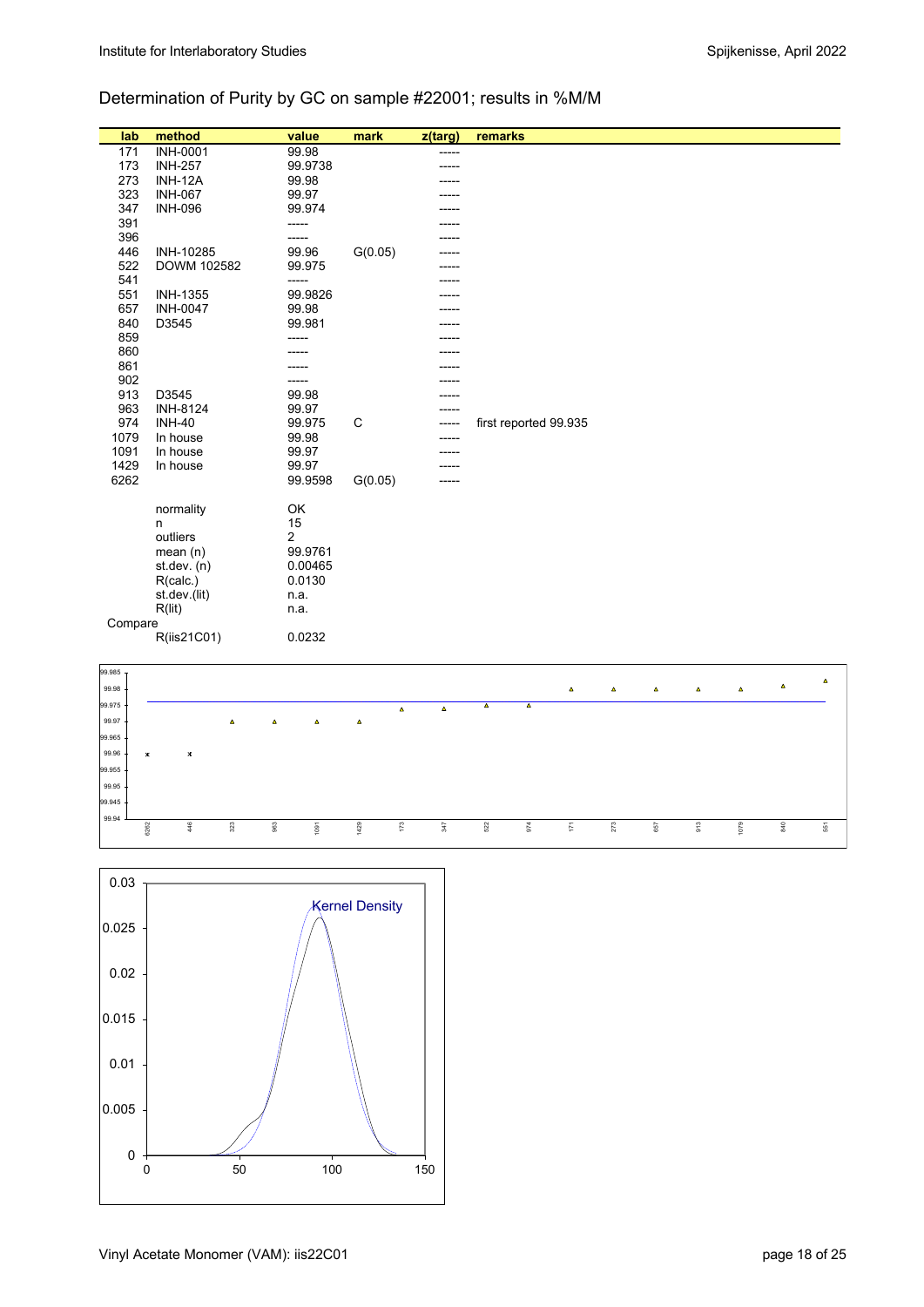# Determination of Acetaldehyde on sample #22001; results in mg/kg



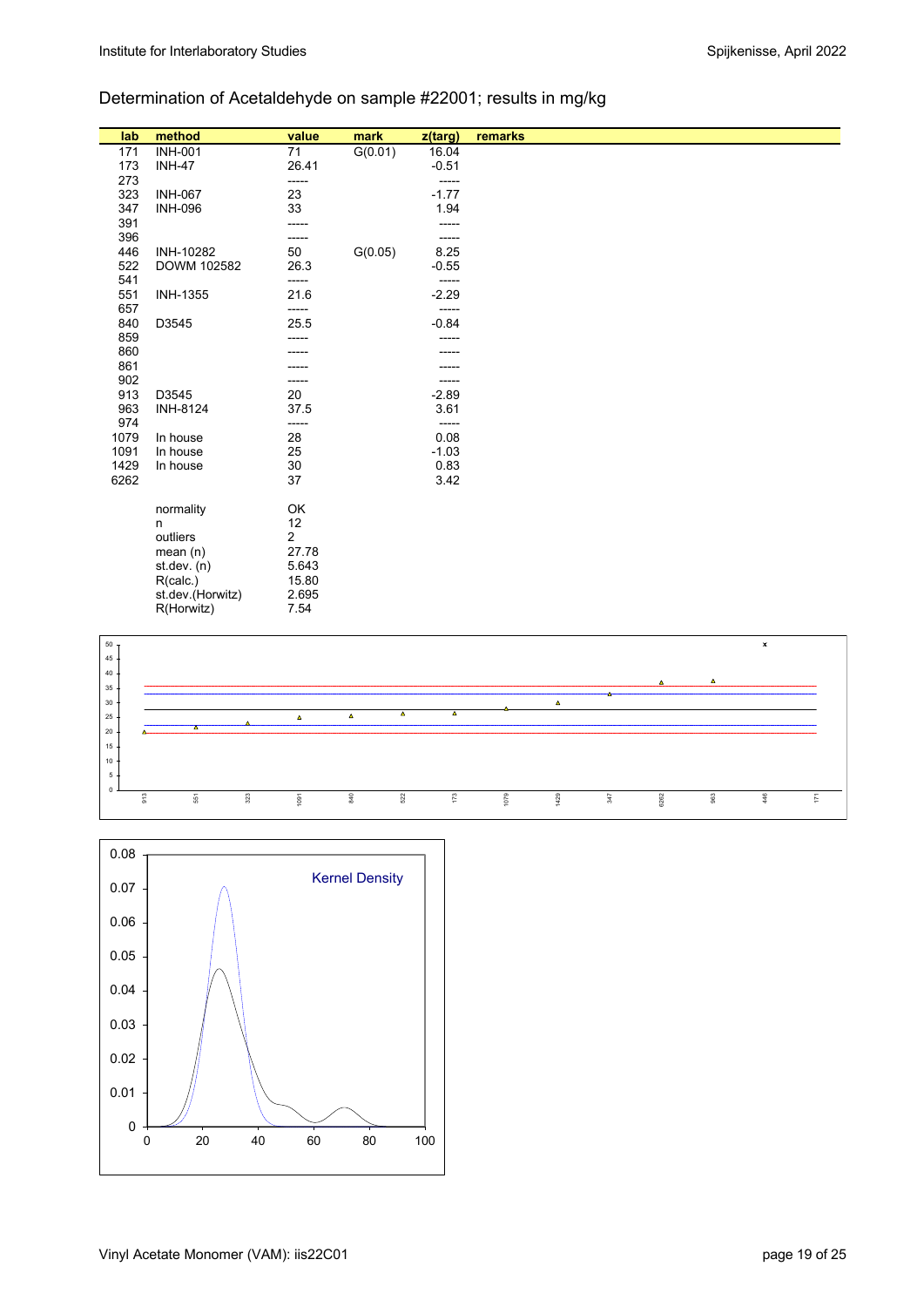# Determination of Acetone on sample #22001; results in mg/kg

| lab  | method          | value            | mark | z(targ) | remarks |
|------|-----------------|------------------|------|---------|---------|
| 171  | <b>INH-001</b>  | $20$             |      | ------  |         |
| 173  |                 | -----            |      | -----   |         |
| 273  |                 | -----            |      | -----   |         |
| 323  | <b>INH-067</b>  | < 10             |      | -----   |         |
| 347  | <b>INH-096</b>  | ~10              |      | -----   |         |
| 391  |                 | -----            |      | -----   |         |
| 396  |                 |                  |      |         |         |
| 446  |                 |                  |      | -----   |         |
| 522  |                 |                  |      |         |         |
| 541  |                 | -----            |      | ----    |         |
| 551  | INH-1355        | 1.7              |      | -----   |         |
| 657  | <b>INH-0047</b> | $\mathbf{3}$     |      | ----    |         |
| 840  | D3545           | ~10              |      | -----   |         |
| 859  |                 | -----            |      | -----   |         |
| 860  |                 | -----            |      | -----   |         |
| 861  |                 |                  |      |         |         |
| 902  |                 | -----            |      |         |         |
| 913  | D3545           | ~10              |      | -----   |         |
| 963  |                 |                  |      | -----   |         |
| 974  |                 | ------           |      | -----   |         |
| 1079 | In house        | 0                |      | -----   |         |
| 1091 |                 | ------           |      | -----   |         |
| 1429 | In house        | $<$ 1            |      | -----   |         |
| 6262 |                 | ~10              |      | -----   |         |
|      |                 |                  |      |         |         |
|      | n               | $\boldsymbol{9}$ |      |         |         |
|      |                 | ~10              |      |         |         |
|      | mean $(n)$      |                  |      |         |         |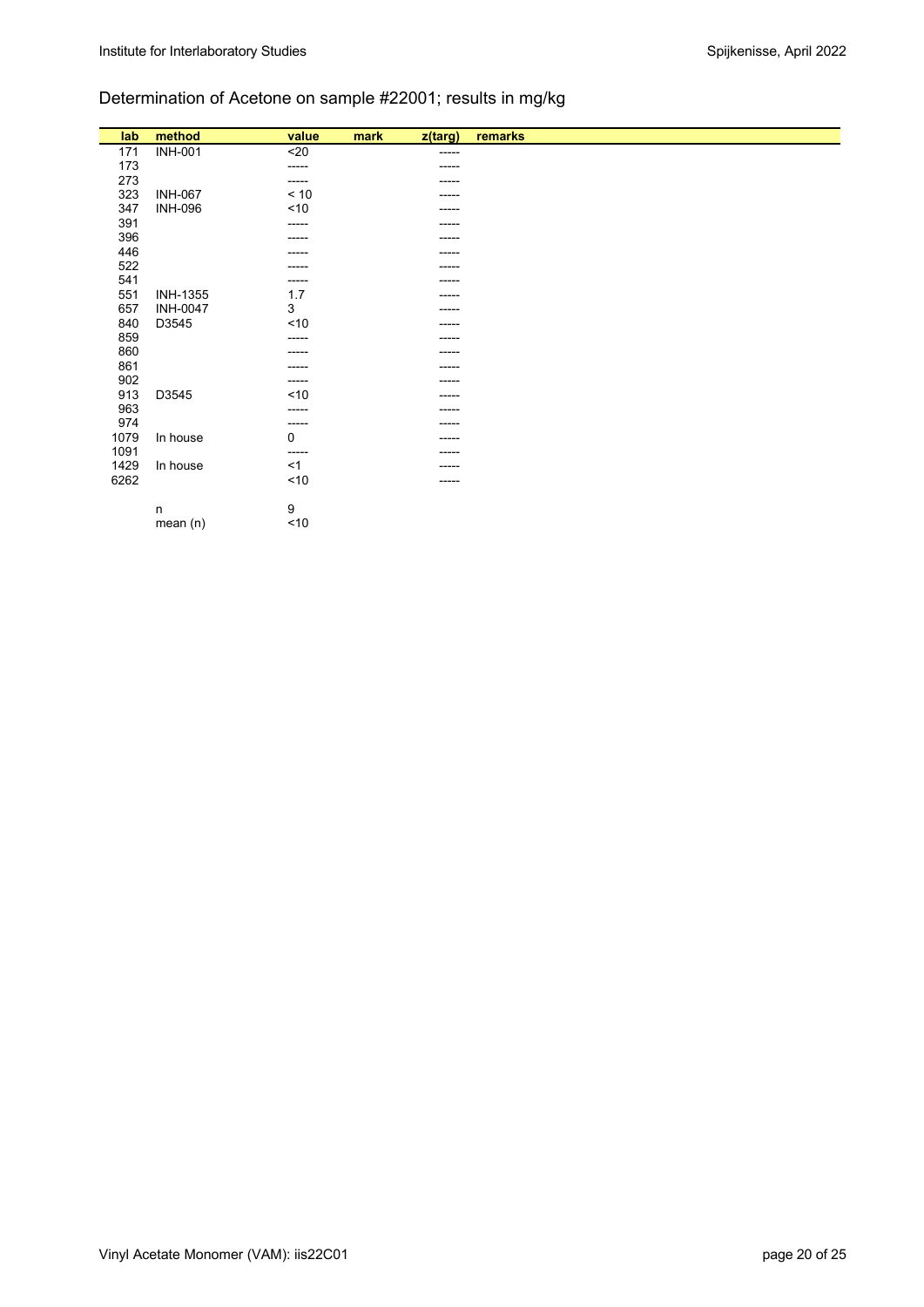# Determination of Ethyl Acetate on sample #22001; results in mg/kg

| lab  | method           | value  | mark<br>z(targ) | remarks |
|------|------------------|--------|-----------------|---------|
| 171  | <b>INH-001</b>   | 120    | $-0.42$         |         |
| 173  | <b>INH-47</b>    | 119.16 | $-0.51$         |         |
| 273  |                  | -----  | -----           |         |
| 323  | <b>INH-067</b>   | 111    | $-1.36$         |         |
| 347  | <b>INH-096</b>   | 115    | $-0.94$         |         |
| 391  |                  | -----  | -----           |         |
| 396  |                  | -----  | -----           |         |
| 446  | INH-10282        | 134    | 1.04            |         |
| 522  |                  | -----  | -----           |         |
| 541  |                  | -----  | -----           |         |
| 551  | <b>INH-1355</b>  | 135.8  | 1.22            |         |
| 657  | <b>INH-0047</b>  | 126    | 0.20            |         |
| 840  | D3545            | 136.5  | 1.30            |         |
| 859  |                  | -----  | -----           |         |
| 860  |                  |        |                 |         |
| 861  |                  |        |                 |         |
| 902  |                  | -----  |                 |         |
| 913  | D3545            | 120    | $-0.42$         |         |
| 963  | <b>INH-8124</b>  | 145.3  | 2.21            |         |
| 974  |                  | -----  | -----           |         |
| 1079 | In house         | 109    | $-1.57$         |         |
| 1091 | In house         | 120    | $-0.42$         |         |
| 1429 | In house         | 112    | $-1.25$         |         |
| 6262 |                  | 133    | 0.93            |         |
|      |                  |        |                 |         |
|      | normality        | OK     |                 |         |
|      | n                | 14     |                 |         |
|      | outliers         | 0      |                 |         |
|      | mean $(n)$       | 124.05 |                 |         |
|      | st. dev. (n)     | 11.179 |                 |         |
|      | R(calc.)         | 31.30  |                 |         |
|      | st.dev.(Horwitz) | 9.607  |                 |         |
|      | R(Horwitz)       | 26.90  |                 |         |



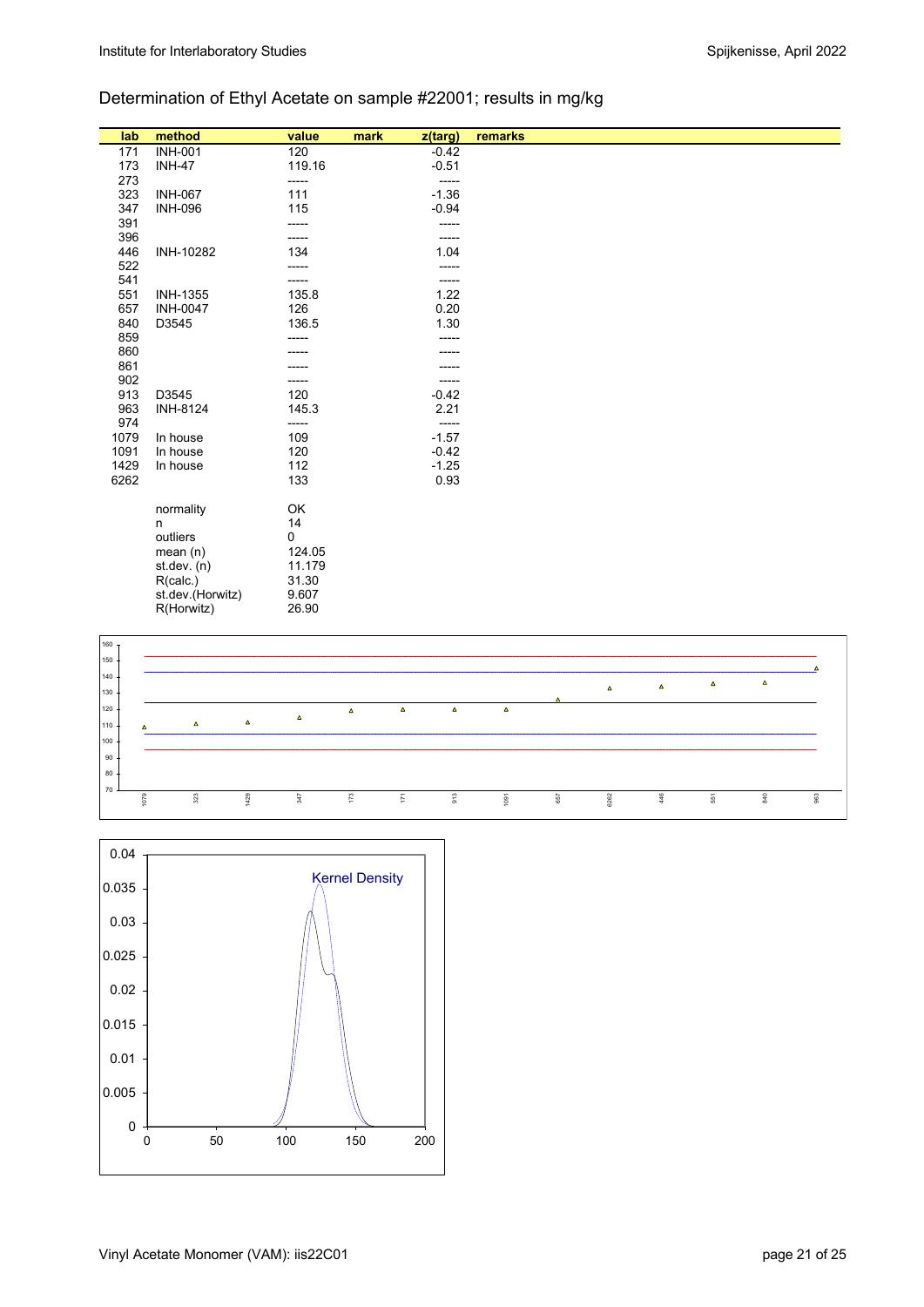## Determination of Methyl Acetate on sample #22001; results in mg/kg

| lab  | method           | value | mark<br>z(targ) | remarks |
|------|------------------|-------|-----------------|---------|
| 171  | <b>INH-001</b>   | $20$  | -----           |         |
| 173  | <b>INH-47</b>    | 16.29 | 0.99            |         |
| 273  |                  | ----- | -----           |         |
| 323  | <b>INH-067</b>   | 13    | $-1.11$         |         |
| 347  | <b>INH-096</b>   | 15    | 0.17            |         |
| 391  |                  |       | -----           |         |
| 396  |                  |       |                 |         |
| 446  |                  |       |                 |         |
| 522  |                  |       |                 |         |
| 541  |                  |       | -----           |         |
| 551  | <b>INH-1355</b>  | 13.37 | $-0.87$         |         |
| 657  | <b>INH-0047</b>  | 16    | 0.80            |         |
| 840  | D3545            | 18.1  | 2.14            |         |
| 859  |                  |       |                 |         |
| 860  |                  |       |                 |         |
| 861  |                  |       |                 |         |
| 902  |                  |       | -----           |         |
| 913  | D3545            | 11    | $-2.38$         |         |
| 963  | <b>INH-8124</b>  | 13.1  | $-1.04$         |         |
| 974  |                  | ----- | -----           |         |
| 1079 | In house         | 18    | 2.07            |         |
| 1091 | In house         | 15    | 0.17            |         |
| 1429 | In house         | 13    | $-1.11$         |         |
| 6262 |                  | 15    | 0.17            |         |
|      |                  |       |                 |         |
|      | normality        | OK    |                 |         |
|      | n                | 12    |                 |         |
|      | outliers         | 0     |                 |         |
|      | mean $(n)$       | 14.74 |                 |         |
|      | st. dev. (n)     | 2.147 |                 |         |
|      | R(calc.)         | 6.01  |                 |         |
|      | st.dev.(Horwitz) | 1.573 |                 |         |
|      | R(Horwitz)       | 4.40  |                 |         |



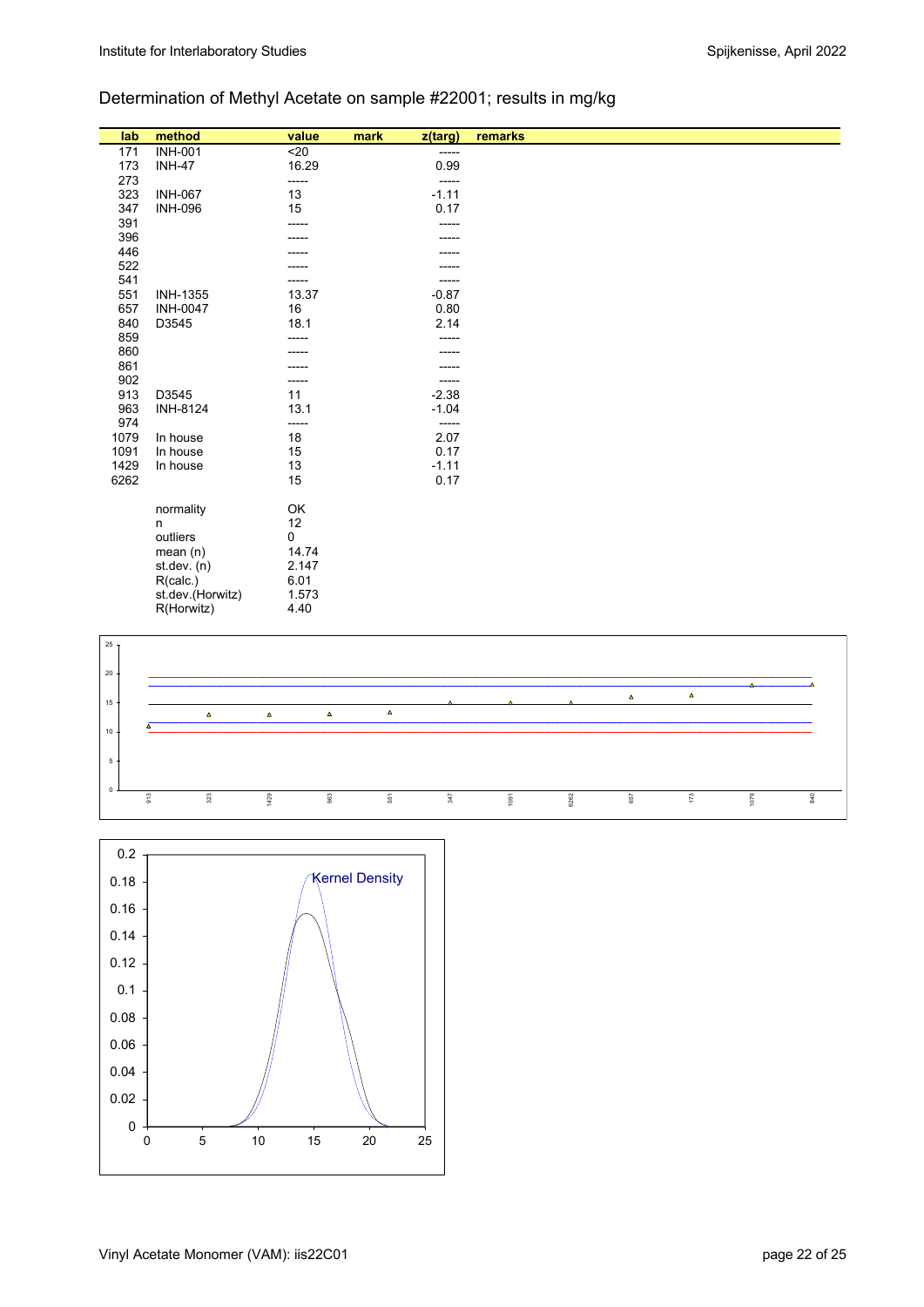## Determination of Water on sample #22001; results in mg/kg

| lab  | method            | value  | mark<br>z(targ) | remarks |
|------|-------------------|--------|-----------------|---------|
| 171  | E203              | 71     | $-0.94$         |         |
| 173  | E203              | 78     | $-0.60$         |         |
| 273  | E203              | 100    | 0.48            |         |
| 323  | D1364             | 97     | 0.33            |         |
| 347  | D1364             | 82     | $-0.40$         |         |
| 391  | D1364             | 105    | 0.73            |         |
| 396  |                   | -----  | $-----$         |         |
| 446  | D1364             | 92     | 0.09            |         |
| 522  | E203              | 112.5  | 1.09            |         |
| 541  |                   | -----  | -----           |         |
| 551  | D1364             | 95     | 0.23            |         |
| 657  | E1064             | 56     | $-1.68$         |         |
| 840  | D1364             | 94     | 0.19            |         |
| 859  |                   |        | -----           |         |
| 860  |                   |        |                 |         |
| 861  |                   |        |                 |         |
| 902  | D1364             | 76     | $-0.70$         |         |
| 913  | D1364             | 90     | $-0.01$         |         |
| 963  | D1364             | 80     | $-0.50$         |         |
| 974  |                   | -----  | $-----$         |         |
| 1079 | E203              | 90.5   | 0.01            |         |
| 1091 | D1364             | 90     | $-0.01$         |         |
| 1429 | D1364             | 103    | 0.63            |         |
| 6262 | D1364             | 112    | 1.07            |         |
|      | normality         | OK     |                 |         |
|      | n                 | $18\,$ |                 |         |
|      | outliers          | 0      |                 |         |
|      | mean $(n)$        | 90.22  |                 |         |
|      | st. dev. (n)      | 14.549 |                 |         |
|      | R(calc.)          | 40.74  |                 |         |
|      | st.dev.(D1364:22) | 20.354 |                 |         |
|      | R(D1364:22)       | 56.99  |                 |         |



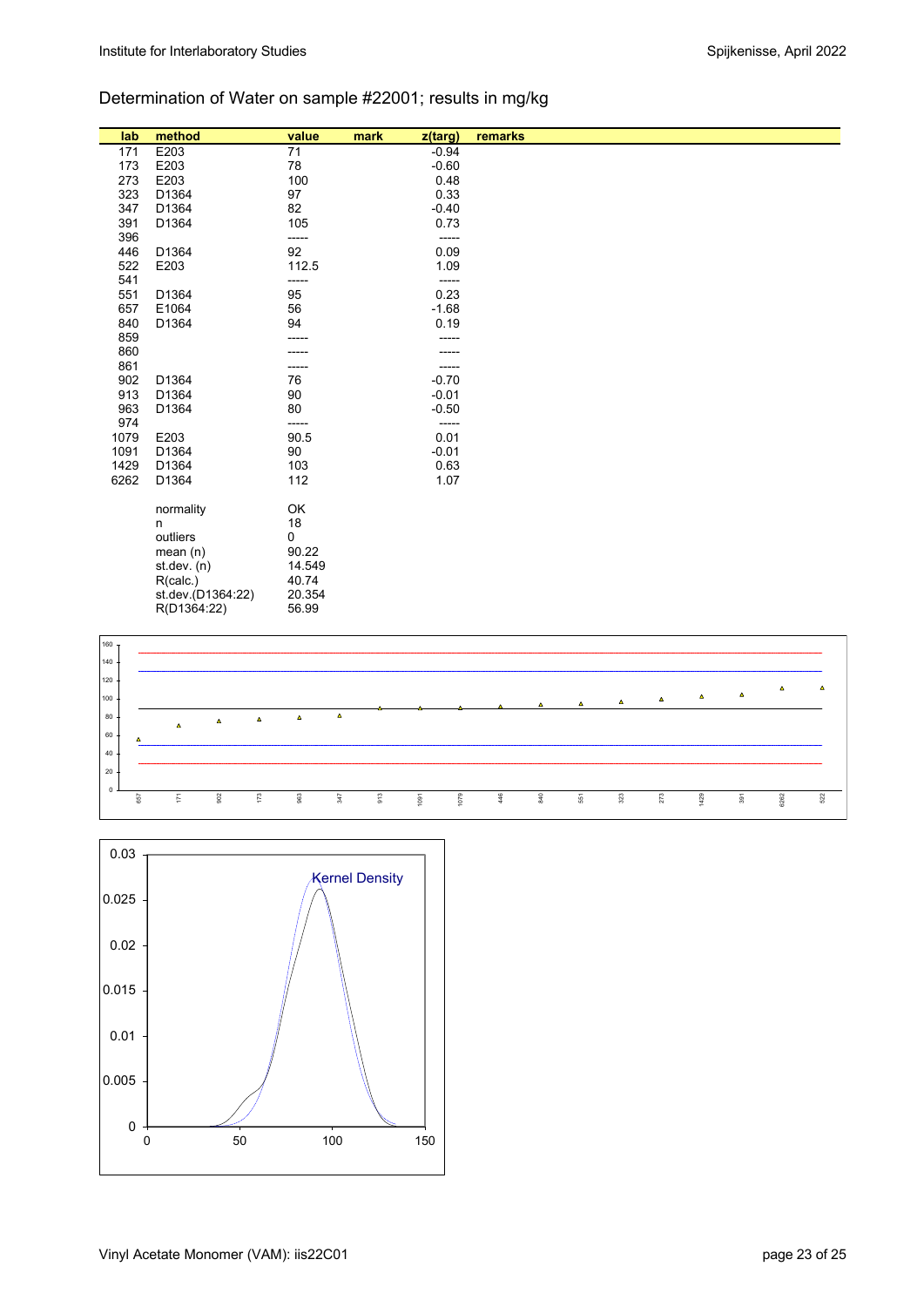### **APPENDIX 2**

#### **Number of participants per country**

1 lab in ARGENTINA 4 labs in BELGIUM 1 lab in BRAZIL 3 labs in CHINA, People's Republic 1 lab in INDIA 2 labs in ITALY 1 lab in MEXICO 1 lab in SAUDI ARABIA 1 lab in SINGAPORE 1 lab in SOUTH AFRICA 1 lab in SPAIN 1 lab in TURKEY 1 lab in UNITED ARAB EMIRATES 2 labs in UNITED KINGDOM

2 labs in UNITED STATES OF AMERICA

1 lab in VIETNAM